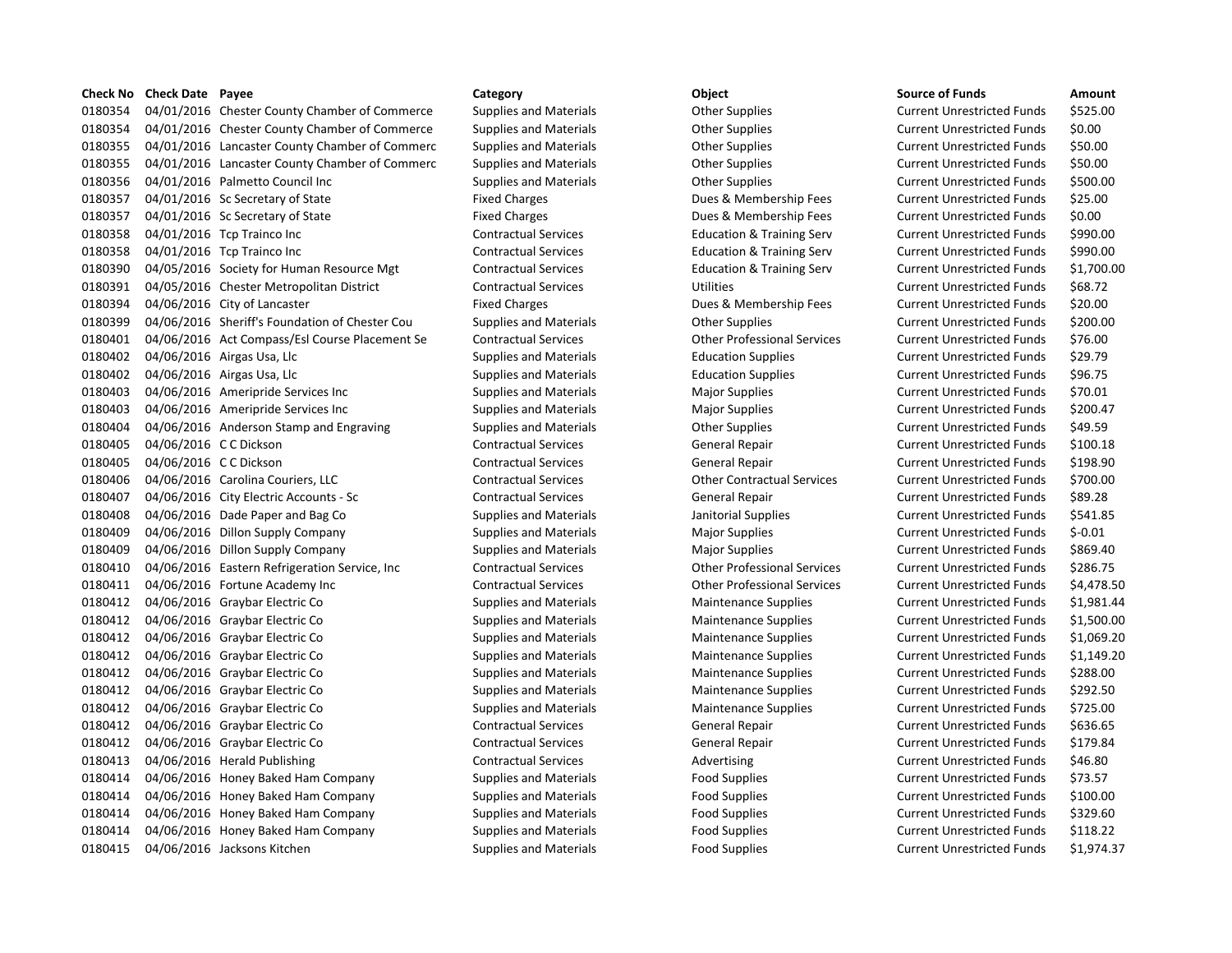| Check No | <b>Check Date Payee</b> |                                            | Category                      | Object                             | <b>Source of Funds</b>            | Amount    |
|----------|-------------------------|--------------------------------------------|-------------------------------|------------------------------------|-----------------------------------|-----------|
| 0180416  |                         | 04/06/2016 Johnson Controls Inc            | <b>Contractual Services</b>   | <b>Other Contractual Services</b>  | <b>Current Unrestricted Funds</b> | \$1,060.5 |
| 0180417  |                         | 04/06/2016 Keck and Wood, Inc.             | Permanent Improvements        | Fees, Arch, Eng & Other            | Unexpended Plant                  | \$6,021.7 |
| 0180418  |                         | 04/06/2016 Love Security Services Inc      | <b>Contractual Services</b>   | <b>Other Contractual Services</b>  | <b>Current Unrestricted Funds</b> | \$588.60  |
| 0180419  |                         | 04/06/2016 Melanie Rowe Catering           | <b>Supplies and Materials</b> | <b>Food Supplies</b>               | <b>Current Unrestricted Funds</b> | \$879.75  |
| 0180419  |                         | 04/06/2016 Melanie Rowe Catering           | <b>Supplies and Materials</b> | Food Supplies                      | <b>Current Unrestricted Funds</b> | \$304.20  |
| 0180420  |                         | 04/06/2016 Merus Refreshment Services Inc  | <b>Supplies and Materials</b> | <b>Food Supplies</b>               | <b>Current Unrestricted Funds</b> | \$357.32  |
| 0180421  |                         | 04/06/2016 Mid-Carolina Ahec, Inc.         | <b>Contractual Services</b>   | <b>Other Professional Services</b> | <b>Current Unrestricted Funds</b> | \$48.00   |
| 0180422  |                         | 04/06/2016 Carol Reeves Orr                | <b>Contractual Services</b>   | General Repair                     | <b>Current Unrestricted Funds</b> | \$1,700.0 |
| 0180422  |                         | 04/06/2016 Carol Reeves Orr                | <b>Contractual Services</b>   | General Repair                     | <b>Current Unrestricted Funds</b> | \$2,500.0 |
| 0180422  |                         | 04/06/2016 Carol Reeves Orr                | <b>Contractual Services</b>   | General Repair                     | <b>Current Unrestricted Funds</b> | \$750.00  |
| 0180423  |                         | 04/06/2016 Palmetto Tire and Service       | <b>Contractual Services</b>   | General Repair                     | <b>Current Unrestricted Funds</b> | \$109.74  |
| 0180424  |                         | 04/06/2016 Praxair Distribution Inc        | <b>Supplies and Materials</b> | <b>Education Supplies</b>          | <b>Current Unrestricted Funds</b> | \$511.28  |
| 0180424  |                         | 04/06/2016 Praxair Distribution Inc        | <b>Supplies and Materials</b> | <b>Education Supplies</b>          | <b>Current Unrestricted Funds</b> | \$269.18  |
| 0180424  |                         | 04/06/2016 Praxair Distribution Inc        | <b>Supplies and Materials</b> | <b>Education Supplies</b>          | <b>Current Unrestricted Funds</b> | \$162.98  |
| 0180424  |                         | 04/06/2016 Praxair Distribution Inc        | <b>Supplies and Materials</b> | <b>Education Supplies</b>          | <b>Current Unrestricted Funds</b> | \$412.39  |
| 0180424  |                         | 04/06/2016 Praxair Distribution Inc        | <b>Supplies and Materials</b> | <b>Education Supplies</b>          | <b>Current Unrestricted Funds</b> | \$771.48  |
| 0180425  |                         | 04/06/2016 Radco Construction Services Inc | <b>Contractual Services</b>   | General Repair                     | <b>Current Unrestricted Funds</b> | \$4,964.0 |
| 0180426  |                         | 04/06/2016 Siteone Landscape Supply, Llc   | <b>Supplies and Materials</b> | <b>Maintenance Supplies</b>        | <b>Current Unrestricted Funds</b> | \$452.58  |
| 0180426  |                         | 04/06/2016 Siteone Landscape Supply, Llc   | <b>Supplies and Materials</b> | <b>Maintenance Supplies</b>        | <b>Current Unrestricted Funds</b> | \$177.51  |
| 0180427  | 04/06/2016 Snipes       |                                            | <b>Supplies and Materials</b> | Janitorial Supplies                | <b>Current Unrestricted Funds</b> | \$85.60   |
| 0180427  | 04/06/2016 Snipes       |                                            | <b>Supplies and Materials</b> | Janitorial Supplies                | <b>Current Unrestricted Funds</b> | \$56.01   |
| 0180428  | 04/06/2016 Staffmark    |                                            | <b>Contractual Services</b>   | <b>Other Contractual Services</b>  | <b>Current Unrestricted Funds</b> | \$509.36  |
| 0180428  | 04/06/2016 Staffmark    |                                            | <b>Contractual Services</b>   | <b>Other Contractual Services</b>  | <b>Current Unrestricted Funds</b> | \$509.36  |
| 0180428  | 04/06/2016 Staffmark    |                                            | <b>Contractual Services</b>   | <b>Other Contractual Services</b>  | <b>Current Unrestricted Funds</b> | \$509.36  |
| 0180428  | 04/06/2016 Staffmark    |                                            | <b>Contractual Services</b>   | <b>Other Contractual Services</b>  | <b>Current Unrestricted Funds</b> | \$293.20  |
| 0180428  | 04/06/2016 Staffmark    |                                            | <b>Contractual Services</b>   | <b>Other Contractual Services</b>  | <b>Current Unrestricted Funds</b> | \$293.20  |
| 0180428  | 04/06/2016 Staffmark    |                                            | <b>Contractual Services</b>   | <b>Other Contractual Services</b>  | <b>Current Unrestricted Funds</b> | \$293.20  |
| 0180428  | 04/06/2016 Staffmark    |                                            | <b>Contractual Services</b>   | <b>Other Professional Services</b> | <b>Current Unrestricted Funds</b> | \$293.20  |
| 0180428  | 04/06/2016 Staffmark    |                                            | <b>Contractual Services</b>   | <b>Other Professional Services</b> | <b>Current Unrestricted Funds</b> | \$293.20  |
| 0180429  |                         | 04/06/2016 TEAM Mechanical, LLC            | <b>Contractual Services</b>   | <b>Other Professional Services</b> | <b>Current Unrestricted Funds</b> | \$1,568.8 |
| 0180430  |                         | 04/06/2016 Time Warner Cable Media Inc.    | <b>Contractual Services</b>   | Advertising                        | <b>Current Unrestricted Funds</b> | \$762.00  |
| 0180431  |                         | 04/06/2016 Unifirst Corporation            | <b>Contractual Services</b>   | <b>Other Professional Services</b> | <b>Current Unrestricted Funds</b> | \$90.74   |
| 0180432  |                         | 04/06/2016 Waiter's Choice Catering        | <b>Supplies and Materials</b> | <b>Food Supplies</b>               | <b>Current Unrestricted Funds</b> | \$498.84  |
| 0180432  |                         | 04/06/2016 Waiter's Choice Catering        | <b>Supplies and Materials</b> | <b>Food Supplies</b>               | <b>Current Unrestricted Funds</b> | \$523.84  |
| 0180432  |                         | 04/06/2016 Waiter's Choice Catering        | <b>Supplies and Materials</b> | <b>Food Supplies</b>               | <b>Current Unrestricted Funds</b> | \$614.73  |
| 0180432  |                         | 04/06/2016 Waiter's Choice Catering        | <b>Supplies and Materials</b> | <b>Food Supplies</b>               | <b>Current Unrestricted Funds</b> | \$448.59  |
| 0180432  |                         | 04/06/2016 Waiter's Choice Catering        | <b>Supplies and Materials</b> | <b>Food Supplies</b>               | <b>Current Unrestricted Funds</b> | \$333.78  |
| 0180432  |                         | 04/06/2016 Waiter's Choice Catering        | <b>Supplies and Materials</b> | Food Supplies                      | <b>Current Unrestricted Funds</b> | \$195.99  |
| 0180432  |                         | 04/06/2016 Waiter's Choice Catering        | <b>Supplies and Materials</b> | <b>Food Supplies</b>               | <b>Current Unrestricted Funds</b> | \$289.79  |
| 0180433  |                         | 04/06/2016 West Group                      | Equipment                     | Library Books, Maps & Film         | <b>Current Unrestricted Funds</b> | \$557.75  |
| 0180433  |                         | 04/06/2016 West Group                      | Equipment                     | Library Books, Maps & Film         | <b>Current Unrestricted Funds</b> | \$764.67  |
| 0180434  |                         | 04/06/2016 Adams Outdoor Advertising of Nc | <b>Contractual Services</b>   | Advertising                        | <b>Current Unrestricted Funds</b> | \$1,650.0 |
| 0180435  |                         | 04/06/2016 Atlanta Dental Supply           | <b>Contractual Services</b>   | <b>General Repair</b>              | <b>Current Unrestricted Funds</b> | \$342.00  |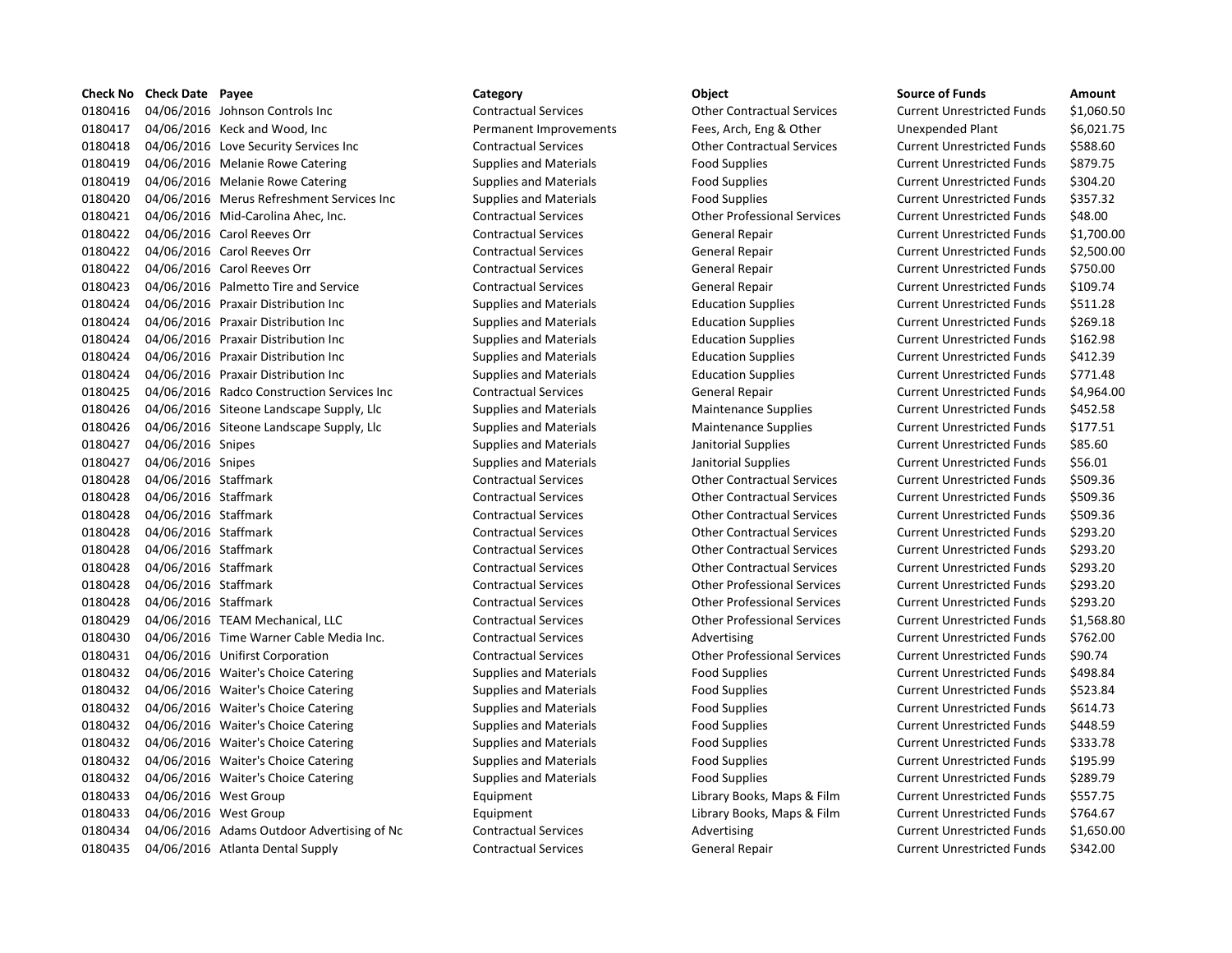| <b>Check No</b> | <b>Check Date Payee</b> |                                                | Category                      | Object                             | <b>Source of Funds</b>            | Amount    |
|-----------------|-------------------------|------------------------------------------------|-------------------------------|------------------------------------|-----------------------------------|-----------|
| 0180436         |                         | 04/06/2016 Catering Affairs                    | <b>Supplies and Materials</b> | <b>Food Supplies</b>               | <b>Current Unrestricted Funds</b> | \$327.50  |
| 0180437         |                         | 04/06/2016 ESP Associates PA                   | Permanent Improvements        | Reimbursables                      | Unexpended Plant                  | \$15.15   |
| 0180437         |                         | 04/06/2016 ESP Associates PA                   | Permanent Improvements        | Fees, Arch, Eng & Other            | <b>Unexpended Plant</b>           | \$471.00  |
| 0180438         |                         | 04/06/2016 Gateway Supply Company              | <b>Contractual Services</b>   | <b>General Repair</b>              | <b>Current Unrestricted Funds</b> | \$-20.41  |
| 0180438         |                         | 04/06/2016 Gateway Supply Company              | <b>Contractual Services</b>   | <b>General Repair</b>              | <b>Current Unrestricted Funds</b> | \$629.80  |
| 0180438         |                         | 04/06/2016 Gateway Supply Company              | <b>Contractual Services</b>   | <b>General Repair</b>              | <b>Current Unrestricted Funds</b> | \$390.84  |
| 0180438         |                         | 04/06/2016 Gateway Supply Company              | <b>Contractual Services</b>   | General Repair                     | <b>Current Unrestricted Funds</b> | \$6.00    |
| 0180439         |                         | 04/06/2016 Keck and Wood, Inc                  | Permanent Improvements        | Fees, Arch, Eng & Other            | Master Plan                       | \$3,548.4 |
| 0180440         |                         | 04/06/2016 Love Security Services Inc          | <b>Contractual Services</b>   | <b>Other Contractual Services</b>  | <b>Current Unrestricted Funds</b> | \$591.30  |
| 0180440         |                         | 04/06/2016 Love Security Services Inc          | <b>Contractual Services</b>   | <b>Other Contractual Services</b>  | <b>Current Unrestricted Funds</b> | \$588.60  |
| 0180441         |                         | 04/06/2016 Mid-Carolina Ahec, Inc.             | <b>Contractual Services</b>   | <b>Other Professional Services</b> | <b>Current Unrestricted Funds</b> | \$80.00   |
| 0180442         |                         | 04/06/2016 Oakes Appliance and Refrigeration L | <b>Contractual Services</b>   | General Repair                     | <b>Current Unrestricted Funds</b> | \$125.00  |
| 0180443         |                         | 04/06/2016 P B Appleton Customer Care Serv     | <b>Supplies and Materials</b> | Postage                            | <b>Current Unrestricted Funds</b> | \$81.84   |
| 0180445         |                         | 04/06/2016 Waiter's Choice Catering            | <b>Supplies and Materials</b> | <b>Food Supplies</b>               | <b>Current Unrestricted Funds</b> | \$354.73  |
| 0180445         |                         | 04/06/2016 Waiter's Choice Catering            | <b>Supplies and Materials</b> | <b>Food Supplies</b>               | <b>Current Unrestricted Funds</b> | \$239.59  |
| 0180446         |                         | 04/06/2016 Chef's Catering                     | <b>Supplies and Materials</b> | Food Supplies                      | <b>Current Unrestricted Funds</b> | \$522.06  |
| 0180446         |                         | 04/06/2016 Chef's Catering                     | <b>Supplies and Materials</b> | <b>Food Supplies</b>               | <b>Current Unrestricted Funds</b> | \$95.20   |
| 0180447         |                         | 04/06/2016 American Airlines, Inc.             | Travel                        | Out of State Air Trans             | <b>Current Unrestricted Funds</b> | \$478.70  |
| 0180447         |                         | 04/06/2016 American Airlines, Inc.             | Travel                        | Out of State Air Trans             | <b>Current Unrestricted Funds</b> | \$539.34  |
| 0180447         |                         | 04/06/2016 American Airlines, Inc.             | Travel                        | Out of State Air Trans             | <b>Current Unrestricted Funds</b> | \$232.70  |
| 0180447         |                         | 04/06/2016 American Airlines, Inc.             | Travel                        | Out of State Air Trans             | <b>Current Unrestricted Funds</b> | \$235.70  |
| 0180449         |                         | 04/06/2016 Sysco Food Services of Charlotte Ll | <b>Supplies and Materials</b> | <b>Food Supplies</b>               | <b>Current Unrestricted Funds</b> | \$-35.40  |
| 0180449         |                         | 04/06/2016 Sysco Food Services of Charlotte LI | <b>Supplies and Materials</b> | <b>Food Supplies</b>               | <b>Current Unrestricted Funds</b> | \$1,090.3 |
| 0180449         |                         | 04/06/2016 Sysco Food Services of Charlotte Ll | <b>Supplies and Materials</b> | <b>Food Supplies</b>               | <b>Current Unrestricted Funds</b> | \$1,245.7 |
| 0180449         |                         | 04/06/2016 Sysco Food Services of Charlotte Ll | <b>Supplies and Materials</b> | <b>Food Supplies</b>               | <b>Current Unrestricted Funds</b> | \$1,359.4 |
| 0180449         |                         | 04/06/2016 Sysco Food Services of Charlotte Ll | <b>Supplies and Materials</b> | <b>Food Supplies</b>               | <b>Current Unrestricted Funds</b> | \$1,625.6 |
| 0180449         |                         | 04/06/2016 Sysco Food Services of Charlotte Ll | <b>Supplies and Materials</b> | <b>Food Supplies</b>               | <b>Current Unrestricted Funds</b> | \$1,236.2 |
| 0180450         |                         | 04/07/2016 Fort Mill Rotary Club               | <b>Fixed Charges</b>          | Dues & Membership Fees             | <b>Current Unrestricted Funds</b> | \$200.00  |
| 0180452         |                         | 04/07/2016 Project Management Institute        | <b>Fixed Charges</b>          | Dues & Membership Fees             | <b>Current Unrestricted Funds</b> | \$75.00   |
| 0180453         |                         | 04/07/2016 Westminster Catawba Christian Schoo | <b>Supplies and Materials</b> | <b>Other Supplies</b>              | <b>Current Unrestricted Funds</b> | \$250.00  |
| 0180454         |                         | 04/07/2016 Sams Club Direct                    | <b>Supplies and Materials</b> | <b>Food Supplies</b>               | <b>Current Unrestricted Funds</b> | \$83.65   |
| 0180454         |                         | 04/07/2016 Sams Club Direct                    | <b>Supplies and Materials</b> | <b>Food Supplies</b>               | <b>Current Unrestricted Funds</b> | \$89.14   |
| 0180454         |                         | 04/07/2016 Sams Club Direct                    | <b>Supplies and Materials</b> | <b>Other Supplies</b>              | <b>Current Unrestricted Funds</b> | \$166.31  |
| 0180454         |                         | 04/07/2016 Sams Club Direct                    | <b>Contractual Services</b>   | <b>Other Professional Services</b> | <b>Current Restricted Funds</b>   | \$21.40   |
| 0180454         |                         | 04/07/2016 Sams Club Direct                    | <b>Supplies and Materials</b> | <b>Food Supplies</b>               | <b>Current Unrestricted Funds</b> | \$30.60   |
| 0180454         |                         | 04/07/2016 Sams Club Direct                    | <b>Supplies and Materials</b> | <b>Food Supplies</b>               | <b>Current Unrestricted Funds</b> | \$33.74   |
| 0180454         |                         | 04/07/2016 Sams Club Direct                    | <b>Supplies and Materials</b> | <b>Food Supplies</b>               | <b>Current Unrestricted Funds</b> | \$159.82  |
| 0180454         |                         | 04/07/2016 Sams Club Direct                    | <b>Supplies and Materials</b> | <b>Food Supplies</b>               | <b>Current Unrestricted Funds</b> | \$116.62  |
| 0180454         |                         | 04/07/2016 Sams Club Direct                    | <b>Supplies and Materials</b> | <b>Food Supplies</b>               | <b>Current Unrestricted Funds</b> | \$160.11  |
| 0180454         |                         | 04/07/2016 Sams Club Direct                    | <b>Supplies and Materials</b> | <b>Office Supplies</b>             | <b>Current Unrestricted Funds</b> | \$57.87   |
| 0180454         |                         | 04/07/2016 Sams Club Direct                    | <b>Supplies and Materials</b> | <b>Office Supplies</b>             | <b>Current Unrestricted Funds</b> | \$56.18   |
| 0180454         |                         | 04/07/2016 Sams Club Direct                    | <b>Supplies and Materials</b> | <b>Food Supplies</b>               | <b>Current Unrestricted Funds</b> | \$138.19  |
| 0180454         |                         | 04/07/2016 Sams Club Direct                    | <b>Supplies and Materials</b> | <b>Food Supplies</b>               | <b>Current Unrestricted Funds</b> | \$54.40   |
|                 |                         |                                                |                               |                                    |                                   |           |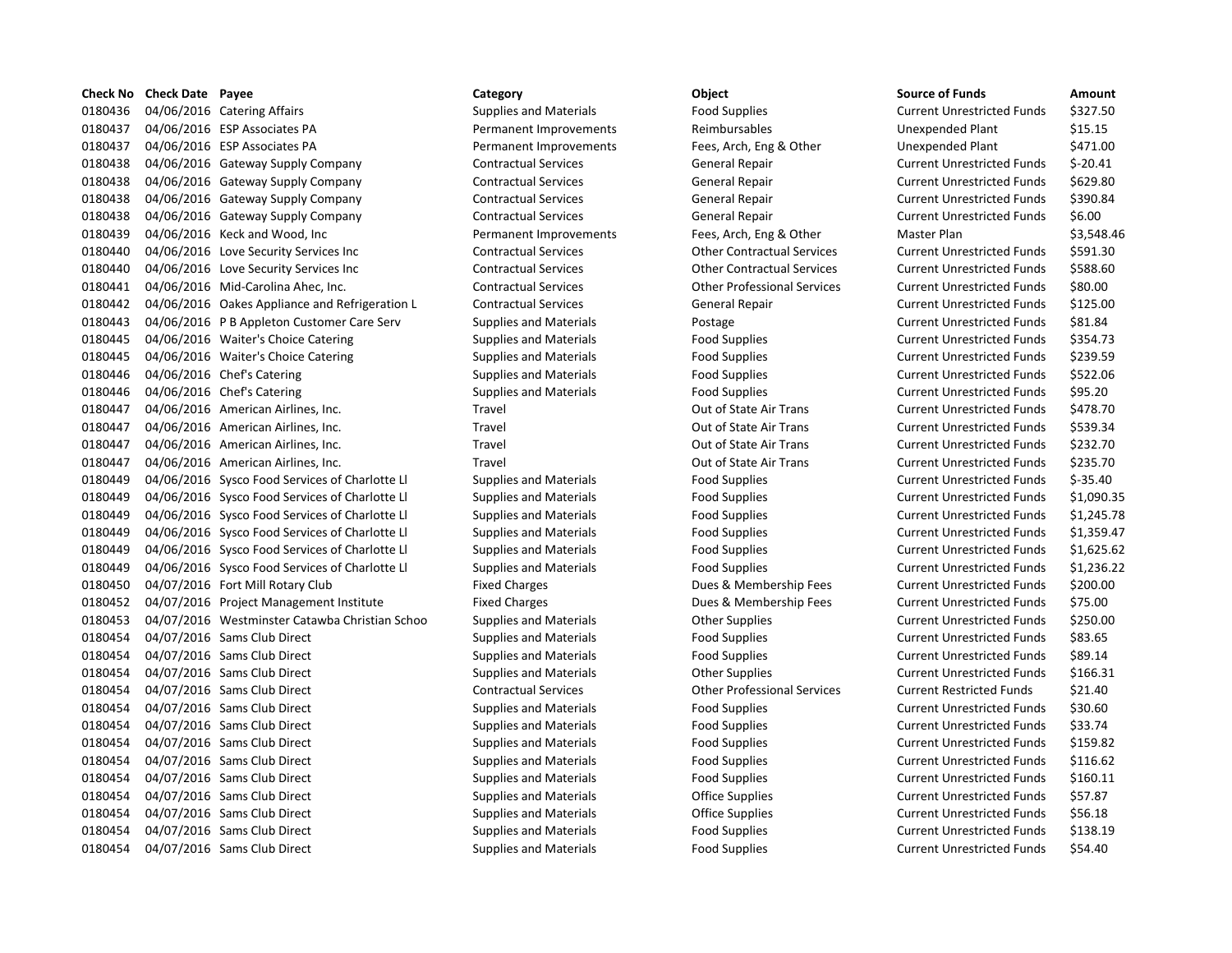### **Check No Check Date Payee Category Category Category Category Object Check No Check Date Amount** 0180454 04/07/2016 Sams Club Direct Supplies and Materials Current Unrestricted Funds States States States Current Unrestricted Funds States States States States States States States States States States States States Stat 0180464 04/11/2016 Solid Structures Llc Permanent Improvements Renov of Build & Add Unexpended Plant \$105,950.31 0180474 04/12/2016 Office of Insurance Services Current Liabilities State Insurance Employee Current Unrestricted Funds 5187.618.96 0180474 04/12/2016 Office of Insurance Services Current Liabilities Supp Long Term Disability Current Unrestricted Funds \$1,895.86 0180474 04/12/2016 Office of Insurance Services Current Liabilities Dental Plus Employee Current Unrestricted Funds \$5,814.72 0180474 04/12/2016 Office of Insurance Services Current Liabilities Current Liabilities Current Vison Plan Current Unrestricted Funds \$2,105.04 0180474 04/12/2016 Office of Insurance Services Current Liabilities State Dental Employee Current Unrestricted Funds \$5,023.42 0180474 04/12/2016 Office of Insurance Services Current Liabilities Current Liabilities Current Dobacco Surcharge Current Unrestricted Funds \$900.00 0180474 04/12/2016 Office of Insurance Services Current Liabilities Current Liabilities Current Liabilities Current Liabilities Current Unrestricted Funds \$5,136.52 0180474 04/12/2016 Office of Insurance Services Current Liabilities Dep Life Insurance Current Unrestricted Funds \$101.20 0180478 04/13/2016 leee Travel Travel Travel Out of State Registration Fees Current Unrestricted Funds \$625.00 0180483 04/13/2016 MCON Construction **Dermanent Improvements** Other Permanent Imp Unexpended Plant \$1,817.18 0180486 04/13/2016 Sign Techniques Contractual Services Contractual Services Current Unrestricted Funds \$2,346.82 0180491 04/15/2016 Barnes and Noble College Bookstore Current Liabilities A/P Student Barnes & Noble Current Unrestricted Funds \$6,906.88 0180492 04/15/2016 Barnes and Noble College Bookstore Current Liabilities A/P CE Students Barnes & Noble Current Unrestricted Funds \$153.96 0180492 04/15/2016 Barnes and Noble College Bookstore Current Liabilities A/P CE Students Barnes & Noble Current Unrestricted Funds \$728.70 0180492 04/15/2016 Barnes and Noble College Bookstore Current Liabilities A/P College Barnes & Noble Current Unrestricted Funds \$1,390.20 0180493 04/15/2016 Cherry Tree, LLC **Fixed Charges** Fixed Charges Rent Non State Current Unrestricted Funds \$8,532.50 0180494 04/15/2016 Chester Metropolitan District Contractual Services Utilities Current Unrestricted Funds \$87.91 0180495 04/15/2016 Government Finance Officers Assoc Fixed Charges Dues & Membership Fees Current Unrestricted Funds \$280.00 0180496 04/15/2016 Surveillance, Resources, and Invest Op Revenue - Other Current Unres SRI Current Unrestricted Funds \$109.00 0180496 04/15/2016 Surveillance, Resources, and Invest Op Revenue - Other Current Unres SRI Current Unrestricted Funds \$654.00 0180497 04/15/2016 York Technical College Foundation Fixed Charges Rent Non State Current Unrestricted Funds \$1,607.53 0180497 04/15/2016 York Technical College Foundation Fixed Charges Rent Non State Current Unrestricted Funds \$3,082.37 0180497 04/15/2016 York Technical College Foundation Fixed Charges Rent Non State Current Unrestricted Funds \$1,666.66 0180500 04/19/2016 Bank of America Current Liabilities A/P Bank of America Current Unrestricted Funds \$189,877.69 0180502 04/21/2016 A3 Communications, Inc. Contractual Services Other Professional Services County Projects \$225.00 0180502 04/21/2016 A3 Communications, Inc. Supplies and Materials County Projects County Projects \$1,298.39 0180502 04/21/2016 A3 Communications, Inc. Supplies and Materials County Projects County Projects 580.39 0180502 04/21/2016 A3 Communications, Inc. Supplies and Materials County Projects County Projects County Projects \$-0.01 0180503 04/21/2016 Act Supplies and Materials Education Supplies Current Unrestricted Funds \$6,350.00 0180504 04/21/2016 Act Compass/Esl Course Placement Se Contractual Services Other Professional Services Current Unrestricted Funds \$143.50 0180505 04/21/2016 Ameripride Services Inc Supplies and Materials Major Supplies Magior Supplies Current Unrestricted Funds \$192.04 0180506 04/21/2016 Jack L. Anthony, JR Contractual Services Other Professional Services Current Unrestricted Funds \$2,991.43 0180507 04/21/2016 Associated Microscope Contractual Services General Repair Current Unrestricted Funds \$2,760.00 0180507 04/21/2016 Associated Microscope Contractual Services General Repair Current Unrestricted Funds \$213.10 0180507 04/21/2016 Associated Microscope Contractual Services General Repair Current Unrestricted Funds \$10.00 0180508 04/21/2016 Atlanta Dental Supply Contractual Services General Repair Current Unrestricted Funds \$228.00 0180508 04/21/2016 Atlanta Dental Supply Contractual Services General Repair Current Unrestricted Funds \$76.69 0180508 04/21/2016 Atlanta Dental Supply Contractual Services General Repair Current Unrestricted Funds \$152.00 0180509 04/21/2016 Bobcat Company **Equipment** Equipment Other Equipment County Projects \$24,248.40 0180509 04/21/2016 Bobcat Company **Equipment** Equipment Other Equipment County Projects \$5,732.00 0180509 04/21/2016 Bobcat Company **Equipment** Equipment Other Equipment County Projects \$1,179.42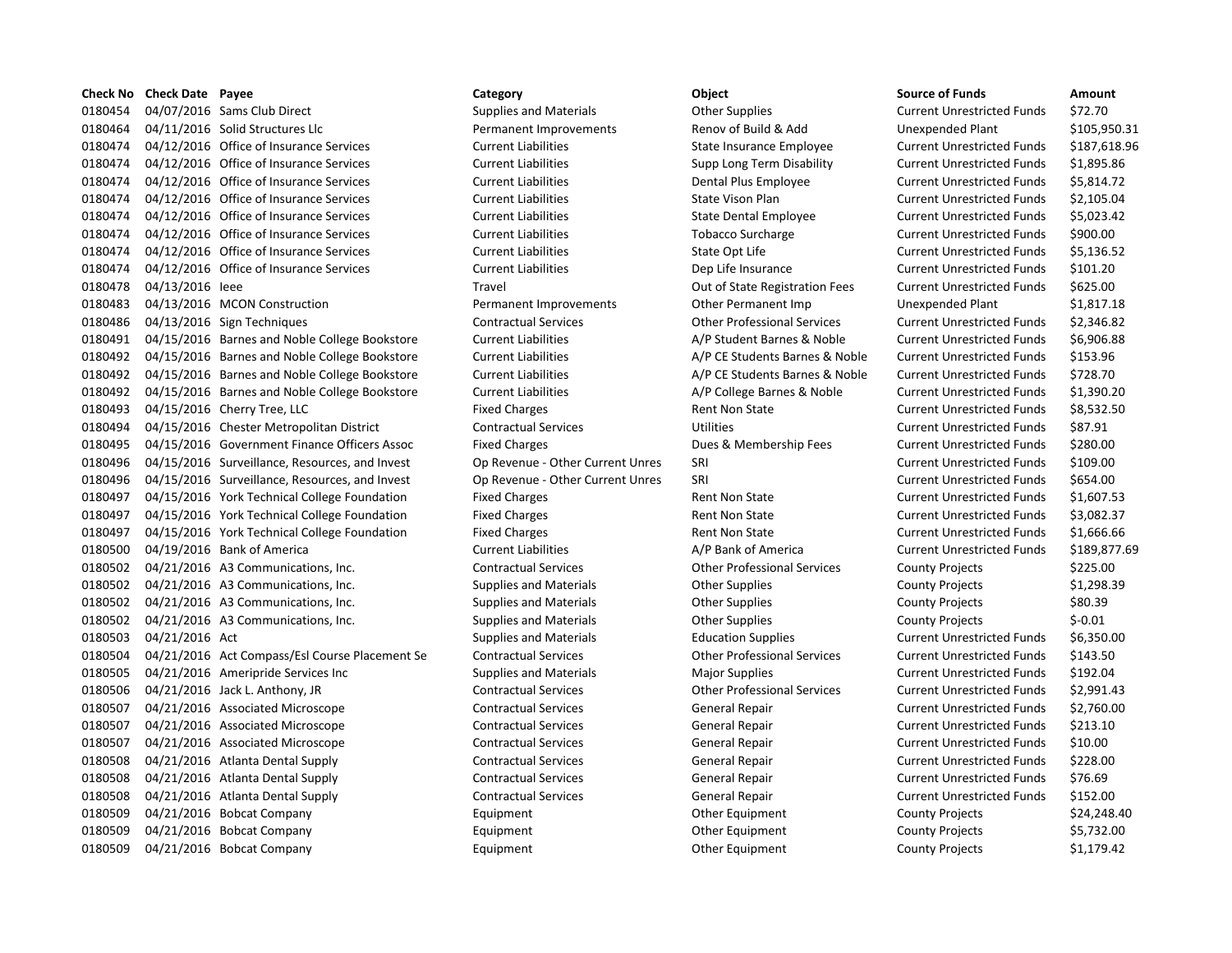| <b>Check No</b> | <b>Check Date</b> Payee |                                              | Category                      | Object                             | <b>Source of Funds</b>            | Amount    |
|-----------------|-------------------------|----------------------------------------------|-------------------------------|------------------------------------|-----------------------------------|-----------|
| 0180509         |                         | 04/21/2016 Bobcat Company                    | Equipment                     | Other Equipment                    | <b>County Projects</b>            | \$188.10  |
| 0180509         |                         | 04/21/2016 Bobcat Company                    | Equipment                     | Other Equipment                    | <b>County Projects</b>            | \$328.68  |
| 0180509         |                         | 04/21/2016 Bobcat Company                    | Equipment                     | Other Equipment                    | <b>County Projects</b>            | \$558.60  |
| 0180510         | 04/21/2016 CC Dickson   |                                              | <b>Contractual Services</b>   | General Repair                     | <b>Current Unrestricted Funds</b> | \$128.50  |
| 0180511         |                         | 04/21/2016 Caretaker Management Service Inc  | <b>Contractual Services</b>   | <b>Other Professional Services</b> | <b>Current Unrestricted Funds</b> | \$950.00  |
| 0180511         |                         | 04/21/2016 Caretaker Management Service Inc  | <b>Contractual Services</b>   | <b>Other Contractual Services</b>  | <b>Current Unrestricted Funds</b> | \$1,205.0 |
| 0180511         |                         | 04/21/2016 Caretaker Management Service Inc  | <b>Contractual Services</b>   | <b>Other Professional Services</b> | <b>Current Unrestricted Funds</b> | \$400.00  |
| 0180512         |                         | 04/21/2016 Carolina Couriers, LLC            | <b>Contractual Services</b>   | <b>Other Contractual Services</b>  | <b>Current Unrestricted Funds</b> | \$805.00  |
| 0180513         |                         | 04/21/2016 Carolina Tent and Event           | <b>Contractual Services</b>   | <b>Other Contractual Services</b>  | <b>Current Unrestricted Funds</b> | \$287.17  |
| 0180514         |                         | 04/21/2016 City of Rock Hill                 | <b>Supplies and Materials</b> | Fuel                               | <b>Current Unrestricted Funds</b> | \$942.15  |
| 0180515         |                         | 04/21/2016 Clean Air America                 | <b>Contractual Services</b>   | General Repair                     | <b>Current Unrestricted Funds</b> | \$600.00  |
| 0180515         |                         | 04/21/2016 Clean Air America                 | <b>Contractual Services</b>   | General Repair                     | <b>Current Unrestricted Funds</b> | \$1,200.0 |
| 0180516         |                         | 04/21/2016 Cox's Rock Hill Inc               | <b>Contractual Services</b>   | <b>Other Professional Services</b> | <b>Current Unrestricted Funds</b> | \$1,590.0 |
| 0180517         | 04/21/2016 D2I, Ltd     |                                              | <b>Contractual Services</b>   | <b>Other Professional Services</b> | <b>Current Unrestricted Funds</b> | \$3,500.0 |
| 0180518         |                         | 04/21/2016 Dade Paper and Bag Co             | <b>Supplies and Materials</b> | Janitorial Supplies                | <b>Current Unrestricted Funds</b> | \$2,568.0 |
| 0180519         |                         | 04/21/2016 Davis & Floyd, Inc.               | Permanent Improvements        | Fees, Arch, Eng & Other            | Master Plan                       | \$4,600.0 |
| 0180520         |                         | 04/21/2016 Dillon Supply Company             | <b>Supplies and Materials</b> | <b>Major Supplies</b>              | <b>Current Unrestricted Funds</b> | \$300.00  |
| 0180521         |                         | 04/21/2016 Mitre Design Inc                  | <b>Contractual Services</b>   | <b>Other Professional Services</b> | <b>Current Unrestricted Funds</b> | \$3,750.0 |
| 0180522         |                         | 04/21/2016 Eagle Wood, Inc                   | Permanent Improvements        | <b>Other Permanent Imp</b>         | Unexpended Plant                  | \$122,90  |
| 0180523         | 04/21/2016 Ellucian Inc |                                              | <b>Contractual Services</b>   | <b>Other Professional Services</b> | <b>Current Unrestricted Funds</b> | \$5,249.6 |
| 0180524         |                         | 04/21/2016 Fortune Academy Inc               | <b>Contractual Services</b>   | <b>Other Professional Services</b> | <b>Current Unrestricted Funds</b> | \$5,532.5 |
| 0180524         |                         | 04/21/2016 Fortune Academy Inc               | <b>Contractual Services</b>   | <b>Other Professional Services</b> | <b>Current Unrestricted Funds</b> | \$5,512.0 |
| 0180525         |                         | 04/21/2016 George Scott and Associates, Inc. | <b>Contractual Services</b>   | General Repair                     | <b>Current Unrestricted Funds</b> | \$820.00  |
| 0180525         |                         | 04/21/2016 George Scott and Associates, Inc. | <b>Contractual Services</b>   | General Repair                     | <b>Current Unrestricted Funds</b> | \$820.00  |
| 0180525         |                         | 04/21/2016 George Scott and Associates, Inc. | <b>Contractual Services</b>   | General Repair                     | <b>Current Unrestricted Funds</b> | \$60.00   |
| 0180526         |                         | 04/21/2016 Graybar Electric Co               | <b>Contractual Services</b>   | General Repair                     | <b>Current Unrestricted Funds</b> | \$192.60  |
| 0180527         |                         | 04/21/2016 Honey Baked Ham Company           | <b>Supplies and Materials</b> | Food Supplies                      | <b>Current Unrestricted Funds</b> | \$2,739.8 |
| 0180528         |                         | 04/21/2016 Jacksons Kitchen                  | <b>Supplies and Materials</b> | <b>Food Supplies</b>               | <b>Current Unrestricted Funds</b> | \$6,840.0 |
| 0180528         |                         | 04/21/2016 Jacksons Kitchen                  | <b>Supplies and Materials</b> | <b>Food Supplies</b>               | <b>Current Unrestricted Funds</b> | \$943.50  |
| 0180529         |                         | 04/21/2016 Johnson Controls Inc              | <b>Contractual Services</b>   | <b>Other Professional Services</b> | <b>Current Unrestricted Funds</b> | \$2,145.0 |
| 0180530         |                         | 04/21/2016 Love Security Services Inc        | <b>Contractual Services</b>   | <b>Other Contractual Services</b>  | <b>Current Unrestricted Funds</b> | \$591.30  |
| 0180530         |                         | 04/21/2016 Love Security Services Inc        | <b>Contractual Services</b>   | <b>Other Contractual Services</b>  | <b>Current Unrestricted Funds</b> | \$594.00  |
| 0180530         |                         | 04/21/2016 Love Security Services Inc        | <b>Contractual Services</b>   | <b>Other Contractual Services</b>  | <b>Current Unrestricted Funds</b> | \$459.00  |
| 0180530         |                         | 04/21/2016 Love Security Services Inc        | <b>Contractual Services</b>   | <b>Other Contractual Services</b>  | <b>Current Unrestricted Funds</b> | \$596.70  |
| 0180531         |                         | 04/21/2016 McAlister's Deli                  | <b>Supplies and Materials</b> | <b>Food Supplies</b>               | <b>Current Unrestricted Funds</b> | \$0.01    |
| 0180531         |                         | 04/21/2016 McAlister's Deli                  | <b>Supplies and Materials</b> | <b>Food Supplies</b>               | <b>Current Unrestricted Funds</b> | \$151.83  |
| 0180532         |                         | 04/21/2016 Melanie Rowe Catering             | <b>Supplies and Materials</b> | <b>Food Supplies</b>               | <b>Current Unrestricted Funds</b> | \$944.32  |
| 0180532         |                         | 04/21/2016 Melanie Rowe Catering             | <b>Supplies and Materials</b> | <b>Food Supplies</b>               | <b>Current Unrestricted Funds</b> | \$947.30  |
| 0180532         |                         | 04/21/2016 Melanie Rowe Catering             | <b>Supplies and Materials</b> | <b>Food Supplies</b>               | <b>Current Unrestricted Funds</b> | \$359.00  |
| 0180532         |                         | 04/21/2016 Melanie Rowe Catering             | <b>Supplies and Materials</b> | <b>Food Supplies</b>               | <b>Current Unrestricted Funds</b> | \$1,534.2 |
| 0180533         |                         | 04/21/2016 Merus Refreshment Services Inc    | <b>Supplies and Materials</b> | <b>Food Supplies</b>               | <b>Current Unrestricted Funds</b> | \$167.67  |
| 0180533         |                         | 04/21/2016 Merus Refreshment Services Inc    | <b>Supplies and Materials</b> | <b>Food Supplies</b>               | <b>Current Unrestricted Funds</b> | \$42.75   |
| 0180534         |                         | 04/21/2016 Ontario Investments, Inc.         | <b>Fixed Charges</b>          | Leased To Own Equip                | <b>Current Unrestricted Funds</b> | \$1,730.1 |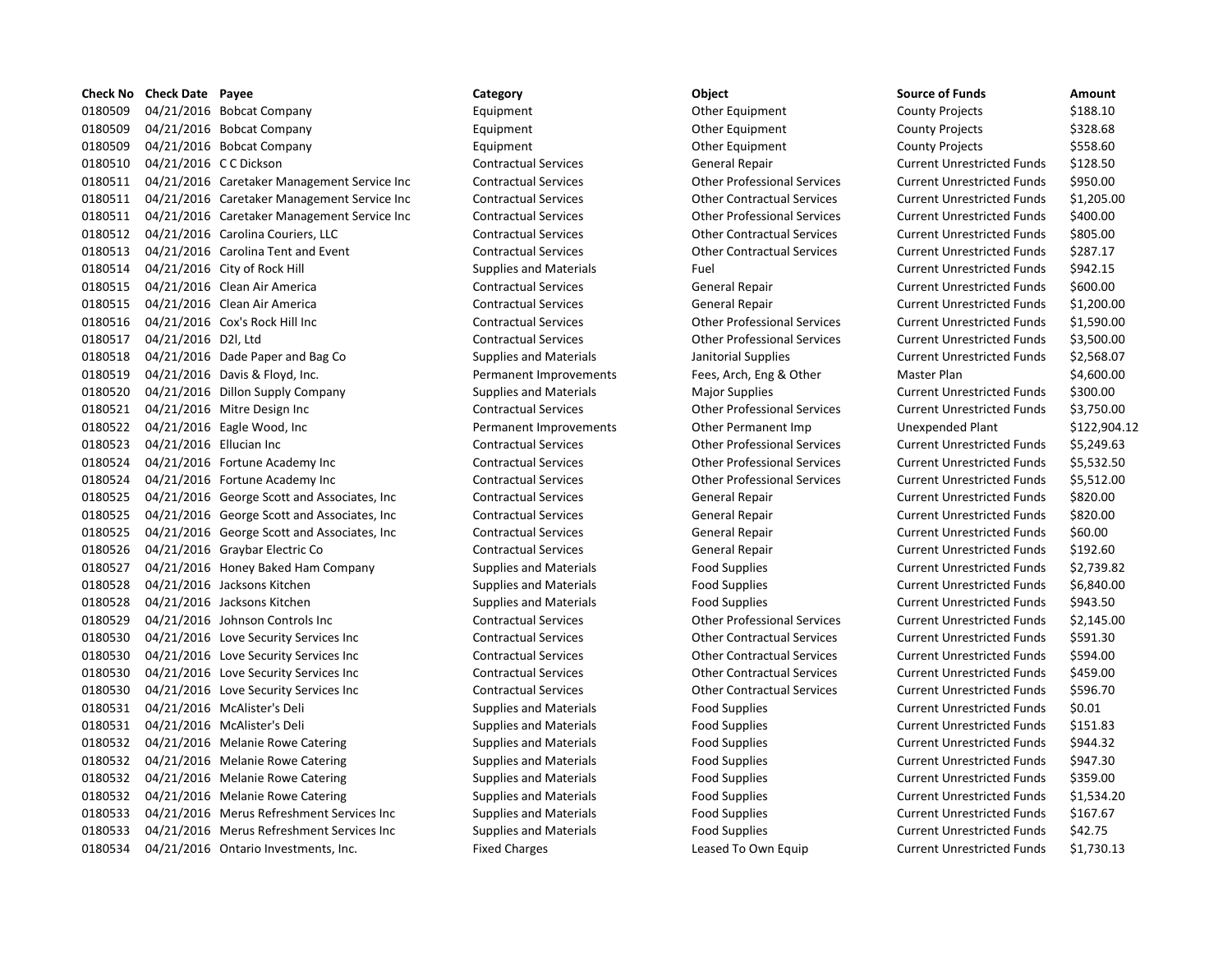**Check No Check Date Payee Category Category Category Category Object Check No Check Date Amount** 0180535 04/21/2016 Our Three Sons Broadcasting Contractual Services Advertising Advertising Current Unrestricted Funds \$699.00 0180535 04/21/2016 Our Three Sons Broadcasting Contractual Services Advertising Current Unrestricted Funds \$5,015.00 0180536 04/21/2016 Palmetto Tire and Service Contractual Services General Repair Current Unrestricted Funds \$291.56 0180537 04/21/2016 Panera Llc Supplies and Materials Food Supplies Food Supplies Current Unrestricted Funds \$54.46 0180538 04/21/2016 P B Appleton Customer Care Serv Supplies and Materials Postage Current Unrestricted Funds \$160.50 0180539 04/21/2016 Porter Paints Contractual Services General Repair Current Unrestricted Funds 5451.57 0180540 04/21/2016 Praxair Distribution Inc Supplies and Materials Education Supplies Current Unrestricted Funds \$252.98 0180540 04/21/2016 Praxair Distribution Inc Supplies and Materials Education Supplies Current Unrestricted Funds \$126.21 0180540 04/21/2016 Praxair Distribution Inc Supplies and Materials Education Supplies Current Unrestricted Funds \$478.41 0180541 04/21/2016 Qualtrics LLC Contractual Services Telephone Current Unrestricted Funds \$3,000.00 0180542 04/21/2016 Rci of Sc Inc Case Control of Permanent Improvements Reimbursables Unexpended Plant \$158.40 0180542 04/21/2016 Rci of Sc Inc Case Control Chernanent Improvements Fees, Arch, Eng & Other Unexpended Plant \$720.00 0180543 04/21/2016 Scholar Educational Systems Supplies and Materials Education Supplies Current Unrestricted Funds \$1,495.00 0180544 04/21/2016 Sign Techniques Contractual Services Other Professional Services Current Unrestricted Funds \$87.74 0180545 04/21/2016 Snipes Supplies and Materials Janitorial Supplies Current Unrestricted Funds \$176.55 0180546 04/21/2016 Staffmark Contractual Services Current Unrestricted Funds 5509.36 Current Unrestricted Funds 0180546 04/21/2016 Staffmark Contractual Services Current Unrestricted Funds \$509.36 0180546 04/21/2016 Staffmark Contractual Services Other Professional Services Current Unrestricted Funds \$293.20 0180546 04/21/2016 Staffmark Contractual Services Other Professional Services Current Unrestricted Funds \$293.20 0180546 04/21/2016 Staffmark Contractual Services Current Unrestricted Funds \$293.20 Contractual Services Current Unrestricted Funds \$293.20 0180546 04/21/2016 Staffmark Contractual Services Current Unrestricted Funds \$293.20 Contractual Services Current Unrestricted Funds \$293.20 0180547 04/21/2016 Stericycle Inc Contractual Services Other Professional Services Current Unrestricted Funds \$78.77 0180547 04/21/2016 Stericycle Inc Contractual Services Other Professional Services Current Unrestricted Funds \$294.05 0180547 04/21/2016 Stericycle Inc Contractual Services Other Professional Services Current Unrestricted Funds \$136.52 0180547 04/21/2016 Stericycle Inc Contractual Services Other Professional Services Current Unrestricted Funds \$15.75 0180548 04/21/2016 Strata Information Group Inc. Contractual Services Other Professional Services Current Unrestricted Funds \$742.50 0180549 04/21/2016 Terminix Service Inc Contractual Services Other Contractual Services Current Unrestricted Funds \$90.00 0180549 04/21/2016 Terminix Service Inc Contractual Services Other Contractual Services Current Unrestricted Funds \$55.00 0180550 04/21/2016 Unifirst Corporation Contractual Services Other Professional Services Current Unrestricted Funds \$90.74 0180551 04/21/2016 Waiter's Choice Catering Supplies and Materials Food Supplies Food Supplies Current Unrestricted Funds \$156.91 0180552 04/21/2016 Waste Management of the Carolinas Contractual Services Utilities Utilities Current Unrestricted Funds \$253.92 0180553 04/21/2016 West Group Current Equipment Equipment Library Books, Maps & Film Current Unrestricted Funds \$557.75 0180554 04/21/2016 White Office Furniture Contractual Services Other Professional Services Current Unrestricted Funds \$495.00 0180554 04/21/2016 White Office Furniture Contractual Services Other Professional Services Current Unrestricted Funds \$3,240.00 0180555 04/21/2016 World Design Marketing Contractual Services Other Professional Services Current Unrestricted Funds \$7,837.50 0180556 04/21/2016 Xerox Corporation The Fixed Charges Fixed Charges Leased To Own Equip Current Unrestricted Funds \$680.88 0180556 04/21/2016 Xerox Corporation **Fixed Charges** Fixed Charges Leased To Own Equip Current Unrestricted Funds \$732.70 0180557 04/21/2016 Youvisit Llc Contractual Services Advertising Current Unrestricted Funds \$1,526.00 0180558 04/21/2016 Act Compass/Esl Course Placement Se Contractual Services Other Professional Services Current Unrestricted Funds \$328.75 0180559 04/21/2016 Airgas Usa, Llc Supplies and Materials Education Supplies Current Unrestricted Funds \$24.14 0180560 04/21/2016 Canon Solutions America Inc Fixed Charges Leased To Own Equip Current Unrestricted Funds \$5,529.24 0180560 04/21/2016 Canon Solutions America Inc Supplies and Materials Photocopy Supplies Current Unrestricted Funds \$403.85 0180562 04/21/2016 Kone Inc. 6082 Contractual Services Other Contractual Services Current Unrestricted Funds \$440.00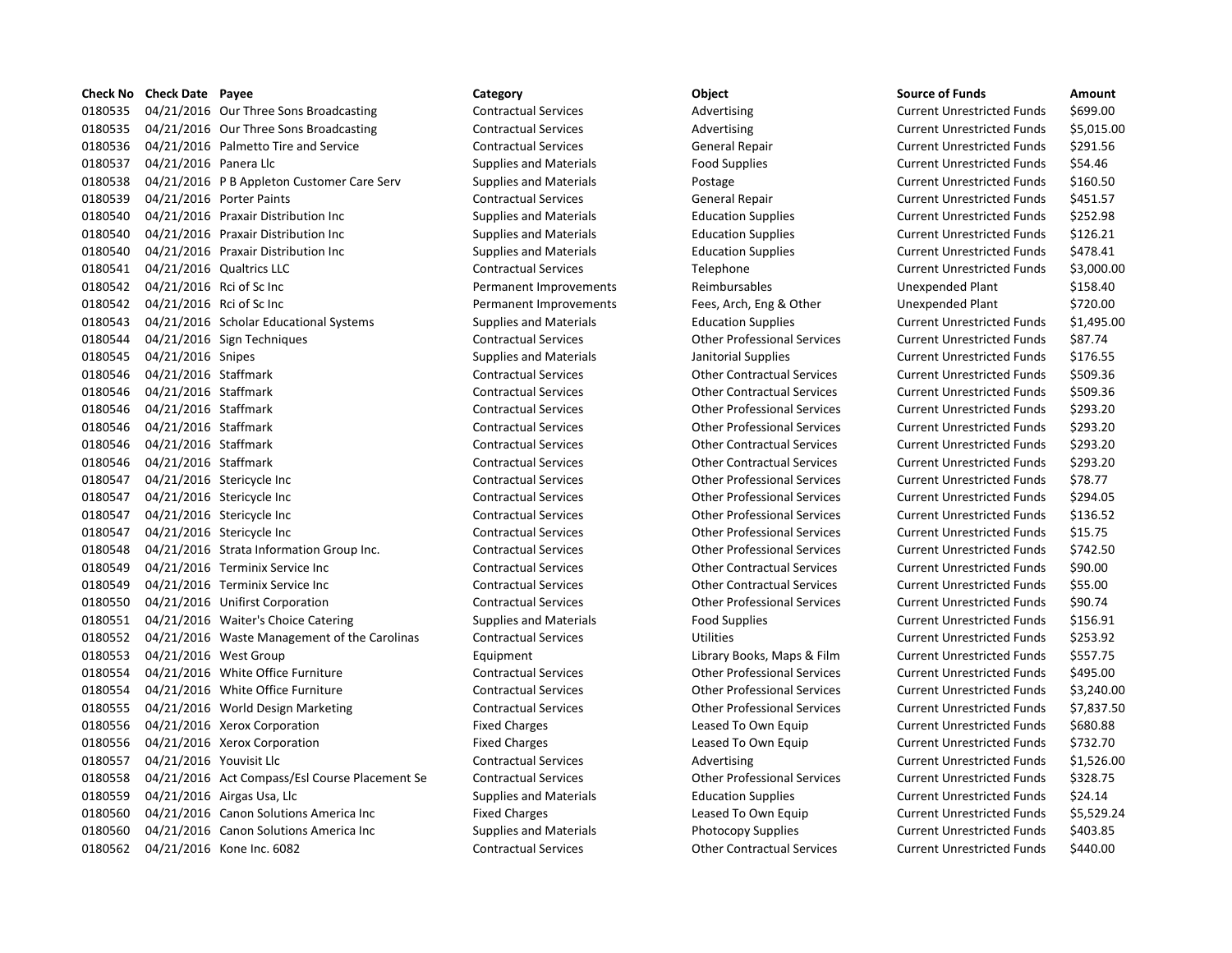| 0180563<br>04/21/2016 Logo Works<br><b>Contractual Services</b><br>Advertising<br><b>Current Unrestricted Funds</b><br>0180563<br>04/21/2016 Logo Works<br><b>Contractual Services</b><br>Advertising<br><b>Current Unrestricted Funds</b><br>0180564<br>04/21/2016 Lowes Home Centers<br><b>Contractual Services</b><br>General Repair<br><b>Current Unrestricted Funds</b><br>0180564<br>04/21/2016 Lowes Home Centers<br><b>Contractual Services</b><br>General Repair<br><b>Current Unrestricted Funds</b><br>0180564<br>04/21/2016 Lowes Home Centers<br><b>Contractual Services</b><br>General Repair<br><b>Current Unrestricted Funds</b><br>0180565<br>04/21/2016 Panera Llc<br><b>Supplies and Materials</b><br><b>Food Supplies</b><br><b>Current Unrestricted Funds</b><br>0180566<br>04/21/2016 Professional Printers Inc<br>Promotional<br><b>Current Unrestricted Funds</b><br><b>Supplies and Materials</b><br>0180566<br>04/21/2016 Professional Printers Inc<br>Promotional<br><b>Supplies and Materials</b><br><b>Current Unrestricted Funds</b><br>0180567<br>04/21/2016 Record Storage Systems<br><b>Contractual Services</b><br>Data Processing Serv<br><b>Current Unrestricted Funds</b><br>0180568<br>04/21/2016 Software House International Corp<br><b>Contractual Services</b><br><b>Other Contractual Services</b><br><b>Current Unrestricted Funds</b><br>0180569<br>04/21/2016 Time Warner Cable Media Inc.<br><b>Current Unrestricted Funds</b><br><b>Contractual Services</b><br>Advertising<br>0180570<br>04/21/2016 Vision Scape<br><b>Other Professional Services</b><br><b>Contractual Services</b><br><b>County Projects</b><br>0180571<br>04/21/2016 White Office Furniture<br><b>Other Contractual Services</b><br><b>Contractual Services</b><br><b>Current Unrestricted Funds</b><br>0180572<br>04/21/2016 Xerox Corporation<br><b>Contractual Services</b><br><b>Current Unrestricted Funds</b><br>Printing<br>0180574<br><b>Other Professional Services</b><br>04/21/2016 Bridge Interpreting Service<br><b>Contractual Services</b><br><b>Current Unrestricted Funds</b><br>0180576<br>04/21/2016 Herald Publishing<br><b>Supplies and Materials</b><br><b>Other Supplies</b><br><b>Current Unrestricted Funds</b><br>0180581<br>04/21/2016 Rotary Club of Rock Hill<br><b>Fixed Charges</b><br>Dues & Membership Fees<br><b>Current Unrestricted Funds</b><br>0180582<br>04/21/2016 S C Assoc of Colleges and Emp<br><b>Education &amp; Training Serv</b><br><b>Current Unrestricted Funds</b><br><b>Contractual Services</b><br>0180584<br>04/21/2016 UMKC Academic Support and Mentoring<br><b>Contractual Services</b><br><b>Education &amp; Training Serv</b><br><b>Current Unrestricted Funds</b><br>0180584<br>04/21/2016 UMKC Academic Support and Mentoring<br><b>Contractual Services</b><br><b>Education &amp; Training Serv</b><br><b>Current Unrestricted Funds</b><br>0180584<br>04/21/2016 UMKC Academic Support and Mentoring<br>Travel<br>Out of State Registration Fees<br><b>Current Unrestricted Funds</b> | \$55.00<br>\$2,715.0<br>\$412.22<br>\$45.27 |
|---------------------------------------------------------------------------------------------------------------------------------------------------------------------------------------------------------------------------------------------------------------------------------------------------------------------------------------------------------------------------------------------------------------------------------------------------------------------------------------------------------------------------------------------------------------------------------------------------------------------------------------------------------------------------------------------------------------------------------------------------------------------------------------------------------------------------------------------------------------------------------------------------------------------------------------------------------------------------------------------------------------------------------------------------------------------------------------------------------------------------------------------------------------------------------------------------------------------------------------------------------------------------------------------------------------------------------------------------------------------------------------------------------------------------------------------------------------------------------------------------------------------------------------------------------------------------------------------------------------------------------------------------------------------------------------------------------------------------------------------------------------------------------------------------------------------------------------------------------------------------------------------------------------------------------------------------------------------------------------------------------------------------------------------------------------------------------------------------------------------------------------------------------------------------------------------------------------------------------------------------------------------------------------------------------------------------------------------------------------------------------------------------------------------------------------------------------------------------------------------------------------------------------------------------------------------------------------------------------------------------------------------------------------------------------------------------------------------------------------------------------------------------------------------------------------------------------------------------------------------------------------------------------------------------------------------------------------------------------------------------------------------------------------------------------------------------|---------------------------------------------|
|                                                                                                                                                                                                                                                                                                                                                                                                                                                                                                                                                                                                                                                                                                                                                                                                                                                                                                                                                                                                                                                                                                                                                                                                                                                                                                                                                                                                                                                                                                                                                                                                                                                                                                                                                                                                                                                                                                                                                                                                                                                                                                                                                                                                                                                                                                                                                                                                                                                                                                                                                                                                                                                                                                                                                                                                                                                                                                                                                                                                                                                                           |                                             |
|                                                                                                                                                                                                                                                                                                                                                                                                                                                                                                                                                                                                                                                                                                                                                                                                                                                                                                                                                                                                                                                                                                                                                                                                                                                                                                                                                                                                                                                                                                                                                                                                                                                                                                                                                                                                                                                                                                                                                                                                                                                                                                                                                                                                                                                                                                                                                                                                                                                                                                                                                                                                                                                                                                                                                                                                                                                                                                                                                                                                                                                                           |                                             |
|                                                                                                                                                                                                                                                                                                                                                                                                                                                                                                                                                                                                                                                                                                                                                                                                                                                                                                                                                                                                                                                                                                                                                                                                                                                                                                                                                                                                                                                                                                                                                                                                                                                                                                                                                                                                                                                                                                                                                                                                                                                                                                                                                                                                                                                                                                                                                                                                                                                                                                                                                                                                                                                                                                                                                                                                                                                                                                                                                                                                                                                                           |                                             |
|                                                                                                                                                                                                                                                                                                                                                                                                                                                                                                                                                                                                                                                                                                                                                                                                                                                                                                                                                                                                                                                                                                                                                                                                                                                                                                                                                                                                                                                                                                                                                                                                                                                                                                                                                                                                                                                                                                                                                                                                                                                                                                                                                                                                                                                                                                                                                                                                                                                                                                                                                                                                                                                                                                                                                                                                                                                                                                                                                                                                                                                                           |                                             |
|                                                                                                                                                                                                                                                                                                                                                                                                                                                                                                                                                                                                                                                                                                                                                                                                                                                                                                                                                                                                                                                                                                                                                                                                                                                                                                                                                                                                                                                                                                                                                                                                                                                                                                                                                                                                                                                                                                                                                                                                                                                                                                                                                                                                                                                                                                                                                                                                                                                                                                                                                                                                                                                                                                                                                                                                                                                                                                                                                                                                                                                                           | \$150.70                                    |
|                                                                                                                                                                                                                                                                                                                                                                                                                                                                                                                                                                                                                                                                                                                                                                                                                                                                                                                                                                                                                                                                                                                                                                                                                                                                                                                                                                                                                                                                                                                                                                                                                                                                                                                                                                                                                                                                                                                                                                                                                                                                                                                                                                                                                                                                                                                                                                                                                                                                                                                                                                                                                                                                                                                                                                                                                                                                                                                                                                                                                                                                           | \$73.80                                     |
|                                                                                                                                                                                                                                                                                                                                                                                                                                                                                                                                                                                                                                                                                                                                                                                                                                                                                                                                                                                                                                                                                                                                                                                                                                                                                                                                                                                                                                                                                                                                                                                                                                                                                                                                                                                                                                                                                                                                                                                                                                                                                                                                                                                                                                                                                                                                                                                                                                                                                                                                                                                                                                                                                                                                                                                                                                                                                                                                                                                                                                                                           | $$-0.01$                                    |
|                                                                                                                                                                                                                                                                                                                                                                                                                                                                                                                                                                                                                                                                                                                                                                                                                                                                                                                                                                                                                                                                                                                                                                                                                                                                                                                                                                                                                                                                                                                                                                                                                                                                                                                                                                                                                                                                                                                                                                                                                                                                                                                                                                                                                                                                                                                                                                                                                                                                                                                                                                                                                                                                                                                                                                                                                                                                                                                                                                                                                                                                           | \$767.50                                    |
|                                                                                                                                                                                                                                                                                                                                                                                                                                                                                                                                                                                                                                                                                                                                                                                                                                                                                                                                                                                                                                                                                                                                                                                                                                                                                                                                                                                                                                                                                                                                                                                                                                                                                                                                                                                                                                                                                                                                                                                                                                                                                                                                                                                                                                                                                                                                                                                                                                                                                                                                                                                                                                                                                                                                                                                                                                                                                                                                                                                                                                                                           | \$152.57                                    |
|                                                                                                                                                                                                                                                                                                                                                                                                                                                                                                                                                                                                                                                                                                                                                                                                                                                                                                                                                                                                                                                                                                                                                                                                                                                                                                                                                                                                                                                                                                                                                                                                                                                                                                                                                                                                                                                                                                                                                                                                                                                                                                                                                                                                                                                                                                                                                                                                                                                                                                                                                                                                                                                                                                                                                                                                                                                                                                                                                                                                                                                                           | \$9,997.1                                   |
|                                                                                                                                                                                                                                                                                                                                                                                                                                                                                                                                                                                                                                                                                                                                                                                                                                                                                                                                                                                                                                                                                                                                                                                                                                                                                                                                                                                                                                                                                                                                                                                                                                                                                                                                                                                                                                                                                                                                                                                                                                                                                                                                                                                                                                                                                                                                                                                                                                                                                                                                                                                                                                                                                                                                                                                                                                                                                                                                                                                                                                                                           | \$762.00                                    |
|                                                                                                                                                                                                                                                                                                                                                                                                                                                                                                                                                                                                                                                                                                                                                                                                                                                                                                                                                                                                                                                                                                                                                                                                                                                                                                                                                                                                                                                                                                                                                                                                                                                                                                                                                                                                                                                                                                                                                                                                                                                                                                                                                                                                                                                                                                                                                                                                                                                                                                                                                                                                                                                                                                                                                                                                                                                                                                                                                                                                                                                                           | \$975.00                                    |
|                                                                                                                                                                                                                                                                                                                                                                                                                                                                                                                                                                                                                                                                                                                                                                                                                                                                                                                                                                                                                                                                                                                                                                                                                                                                                                                                                                                                                                                                                                                                                                                                                                                                                                                                                                                                                                                                                                                                                                                                                                                                                                                                                                                                                                                                                                                                                                                                                                                                                                                                                                                                                                                                                                                                                                                                                                                                                                                                                                                                                                                                           | \$1,162.4                                   |
|                                                                                                                                                                                                                                                                                                                                                                                                                                                                                                                                                                                                                                                                                                                                                                                                                                                                                                                                                                                                                                                                                                                                                                                                                                                                                                                                                                                                                                                                                                                                                                                                                                                                                                                                                                                                                                                                                                                                                                                                                                                                                                                                                                                                                                                                                                                                                                                                                                                                                                                                                                                                                                                                                                                                                                                                                                                                                                                                                                                                                                                                           | \$4,992.0                                   |
|                                                                                                                                                                                                                                                                                                                                                                                                                                                                                                                                                                                                                                                                                                                                                                                                                                                                                                                                                                                                                                                                                                                                                                                                                                                                                                                                                                                                                                                                                                                                                                                                                                                                                                                                                                                                                                                                                                                                                                                                                                                                                                                                                                                                                                                                                                                                                                                                                                                                                                                                                                                                                                                                                                                                                                                                                                                                                                                                                                                                                                                                           | \$128.08                                    |
|                                                                                                                                                                                                                                                                                                                                                                                                                                                                                                                                                                                                                                                                                                                                                                                                                                                                                                                                                                                                                                                                                                                                                                                                                                                                                                                                                                                                                                                                                                                                                                                                                                                                                                                                                                                                                                                                                                                                                                                                                                                                                                                                                                                                                                                                                                                                                                                                                                                                                                                                                                                                                                                                                                                                                                                                                                                                                                                                                                                                                                                                           | \$299.00                                    |
|                                                                                                                                                                                                                                                                                                                                                                                                                                                                                                                                                                                                                                                                                                                                                                                                                                                                                                                                                                                                                                                                                                                                                                                                                                                                                                                                                                                                                                                                                                                                                                                                                                                                                                                                                                                                                                                                                                                                                                                                                                                                                                                                                                                                                                                                                                                                                                                                                                                                                                                                                                                                                                                                                                                                                                                                                                                                                                                                                                                                                                                                           | \$150.00                                    |
|                                                                                                                                                                                                                                                                                                                                                                                                                                                                                                                                                                                                                                                                                                                                                                                                                                                                                                                                                                                                                                                                                                                                                                                                                                                                                                                                                                                                                                                                                                                                                                                                                                                                                                                                                                                                                                                                                                                                                                                                                                                                                                                                                                                                                                                                                                                                                                                                                                                                                                                                                                                                                                                                                                                                                                                                                                                                                                                                                                                                                                                                           | \$125.00                                    |
|                                                                                                                                                                                                                                                                                                                                                                                                                                                                                                                                                                                                                                                                                                                                                                                                                                                                                                                                                                                                                                                                                                                                                                                                                                                                                                                                                                                                                                                                                                                                                                                                                                                                                                                                                                                                                                                                                                                                                                                                                                                                                                                                                                                                                                                                                                                                                                                                                                                                                                                                                                                                                                                                                                                                                                                                                                                                                                                                                                                                                                                                           | \$625.00                                    |
|                                                                                                                                                                                                                                                                                                                                                                                                                                                                                                                                                                                                                                                                                                                                                                                                                                                                                                                                                                                                                                                                                                                                                                                                                                                                                                                                                                                                                                                                                                                                                                                                                                                                                                                                                                                                                                                                                                                                                                                                                                                                                                                                                                                                                                                                                                                                                                                                                                                                                                                                                                                                                                                                                                                                                                                                                                                                                                                                                                                                                                                                           | \$625.00                                    |
|                                                                                                                                                                                                                                                                                                                                                                                                                                                                                                                                                                                                                                                                                                                                                                                                                                                                                                                                                                                                                                                                                                                                                                                                                                                                                                                                                                                                                                                                                                                                                                                                                                                                                                                                                                                                                                                                                                                                                                                                                                                                                                                                                                                                                                                                                                                                                                                                                                                                                                                                                                                                                                                                                                                                                                                                                                                                                                                                                                                                                                                                           | \$625.00                                    |
| 0180586<br>04/22/2016 Tony B. Holland<br><b>Current Assets</b><br><b>Prepaid Expenses</b><br><b>Current Unrestricted Funds</b>                                                                                                                                                                                                                                                                                                                                                                                                                                                                                                                                                                                                                                                                                                                                                                                                                                                                                                                                                                                                                                                                                                                                                                                                                                                                                                                                                                                                                                                                                                                                                                                                                                                                                                                                                                                                                                                                                                                                                                                                                                                                                                                                                                                                                                                                                                                                                                                                                                                                                                                                                                                                                                                                                                                                                                                                                                                                                                                                            | \$7,500.0                                   |
| 0180587<br>04/22/2016 Michelle R. Foster<br><b>Prepaid Expenses</b><br><b>Current Assets</b><br><b>Current Unrestricted Funds</b>                                                                                                                                                                                                                                                                                                                                                                                                                                                                                                                                                                                                                                                                                                                                                                                                                                                                                                                                                                                                                                                                                                                                                                                                                                                                                                                                                                                                                                                                                                                                                                                                                                                                                                                                                                                                                                                                                                                                                                                                                                                                                                                                                                                                                                                                                                                                                                                                                                                                                                                                                                                                                                                                                                                                                                                                                                                                                                                                         | \$1,750.0                                   |
| 0180590<br><b>Utilities</b><br>04/22/2016 Chester Metropolitan District<br><b>Contractual Services</b><br><b>Current Unrestricted Funds</b>                                                                                                                                                                                                                                                                                                                                                                                                                                                                                                                                                                                                                                                                                                                                                                                                                                                                                                                                                                                                                                                                                                                                                                                                                                                                                                                                                                                                                                                                                                                                                                                                                                                                                                                                                                                                                                                                                                                                                                                                                                                                                                                                                                                                                                                                                                                                                                                                                                                                                                                                                                                                                                                                                                                                                                                                                                                                                                                               | \$407.17                                    |
| 0180593<br>04/22/2016 Winthrop University<br><b>Current Liabilities</b><br>Bridge to WU<br><b>Current Unrestricted Funds</b>                                                                                                                                                                                                                                                                                                                                                                                                                                                                                                                                                                                                                                                                                                                                                                                                                                                                                                                                                                                                                                                                                                                                                                                                                                                                                                                                                                                                                                                                                                                                                                                                                                                                                                                                                                                                                                                                                                                                                                                                                                                                                                                                                                                                                                                                                                                                                                                                                                                                                                                                                                                                                                                                                                                                                                                                                                                                                                                                              | \$150.00                                    |
| 0180593<br>04/22/2016 Winthrop University<br><b>Current Liabilities</b><br><b>Current Unrestricted Funds</b><br>Bridge to WU                                                                                                                                                                                                                                                                                                                                                                                                                                                                                                                                                                                                                                                                                                                                                                                                                                                                                                                                                                                                                                                                                                                                                                                                                                                                                                                                                                                                                                                                                                                                                                                                                                                                                                                                                                                                                                                                                                                                                                                                                                                                                                                                                                                                                                                                                                                                                                                                                                                                                                                                                                                                                                                                                                                                                                                                                                                                                                                                              | \$7,800.0                                   |
| 0180593<br>04/22/2016 Winthrop University<br><b>Current Liabilities</b><br>Bridge to WU<br><b>Current Unrestricted Funds</b>                                                                                                                                                                                                                                                                                                                                                                                                                                                                                                                                                                                                                                                                                                                                                                                                                                                                                                                                                                                                                                                                                                                                                                                                                                                                                                                                                                                                                                                                                                                                                                                                                                                                                                                                                                                                                                                                                                                                                                                                                                                                                                                                                                                                                                                                                                                                                                                                                                                                                                                                                                                                                                                                                                                                                                                                                                                                                                                                              | \$13,350                                    |
| 0180594<br>04/25/2016 City Club of Rock Hill<br><b>Fixed Charges</b><br>Dues & Membership Fees<br><b>Current Unrestricted Funds</b>                                                                                                                                                                                                                                                                                                                                                                                                                                                                                                                                                                                                                                                                                                                                                                                                                                                                                                                                                                                                                                                                                                                                                                                                                                                                                                                                                                                                                                                                                                                                                                                                                                                                                                                                                                                                                                                                                                                                                                                                                                                                                                                                                                                                                                                                                                                                                                                                                                                                                                                                                                                                                                                                                                                                                                                                                                                                                                                                       | \$33.33                                     |
| 0180594<br>04/25/2016 City Club of Rock Hill<br><b>Food Supplies</b><br><b>Current Unrestricted Funds</b><br><b>Supplies and Materials</b>                                                                                                                                                                                                                                                                                                                                                                                                                                                                                                                                                                                                                                                                                                                                                                                                                                                                                                                                                                                                                                                                                                                                                                                                                                                                                                                                                                                                                                                                                                                                                                                                                                                                                                                                                                                                                                                                                                                                                                                                                                                                                                                                                                                                                                                                                                                                                                                                                                                                                                                                                                                                                                                                                                                                                                                                                                                                                                                                | \$1,023.8                                   |
| 0180594<br>04/25/2016 City Club of Rock Hill<br><b>Food Supplies</b><br><b>Current Unrestricted Funds</b><br><b>Supplies and Materials</b>                                                                                                                                                                                                                                                                                                                                                                                                                                                                                                                                                                                                                                                                                                                                                                                                                                                                                                                                                                                                                                                                                                                                                                                                                                                                                                                                                                                                                                                                                                                                                                                                                                                                                                                                                                                                                                                                                                                                                                                                                                                                                                                                                                                                                                                                                                                                                                                                                                                                                                                                                                                                                                                                                                                                                                                                                                                                                                                                | \$28.23                                     |
| 0180594<br>04/25/2016 City Club of Rock Hill<br><b>Supplies and Materials</b><br><b>Food Supplies</b><br><b>Current Unrestricted Funds</b>                                                                                                                                                                                                                                                                                                                                                                                                                                                                                                                                                                                                                                                                                                                                                                                                                                                                                                                                                                                                                                                                                                                                                                                                                                                                                                                                                                                                                                                                                                                                                                                                                                                                                                                                                                                                                                                                                                                                                                                                                                                                                                                                                                                                                                                                                                                                                                                                                                                                                                                                                                                                                                                                                                                                                                                                                                                                                                                                | \$9.66                                      |
| 0180595<br>04/25/2016 Melanie Rowe Catering<br><b>Supplies and Materials</b><br><b>Food Supplies</b><br><b>Current Unrestricted Funds</b>                                                                                                                                                                                                                                                                                                                                                                                                                                                                                                                                                                                                                                                                                                                                                                                                                                                                                                                                                                                                                                                                                                                                                                                                                                                                                                                                                                                                                                                                                                                                                                                                                                                                                                                                                                                                                                                                                                                                                                                                                                                                                                                                                                                                                                                                                                                                                                                                                                                                                                                                                                                                                                                                                                                                                                                                                                                                                                                                 | \$1,252.2                                   |
| 0180598<br>04/26/2016 Jrcert<br><b>Fixed Charges</b><br>Dues & Membership Fees<br><b>Current Unrestricted Funds</b>                                                                                                                                                                                                                                                                                                                                                                                                                                                                                                                                                                                                                                                                                                                                                                                                                                                                                                                                                                                                                                                                                                                                                                                                                                                                                                                                                                                                                                                                                                                                                                                                                                                                                                                                                                                                                                                                                                                                                                                                                                                                                                                                                                                                                                                                                                                                                                                                                                                                                                                                                                                                                                                                                                                                                                                                                                                                                                                                                       | \$250.00                                    |
| 0180607<br>04/27/2016 Langevin Learning Services Us Inc<br><b>Contractual Services</b><br><b>Education &amp; Training Serv</b><br><b>Current Unrestricted Funds</b>                                                                                                                                                                                                                                                                                                                                                                                                                                                                                                                                                                                                                                                                                                                                                                                                                                                                                                                                                                                                                                                                                                                                                                                                                                                                                                                                                                                                                                                                                                                                                                                                                                                                                                                                                                                                                                                                                                                                                                                                                                                                                                                                                                                                                                                                                                                                                                                                                                                                                                                                                                                                                                                                                                                                                                                                                                                                                                       | \$1,799.0                                   |
| 0180607<br>04/27/2016 Langevin Learning Services Us Inc<br><b>Contractual Services</b><br><b>Education &amp; Training Serv</b><br><b>Current Unrestricted Funds</b>                                                                                                                                                                                                                                                                                                                                                                                                                                                                                                                                                                                                                                                                                                                                                                                                                                                                                                                                                                                                                                                                                                                                                                                                                                                                                                                                                                                                                                                                                                                                                                                                                                                                                                                                                                                                                                                                                                                                                                                                                                                                                                                                                                                                                                                                                                                                                                                                                                                                                                                                                                                                                                                                                                                                                                                                                                                                                                       | \$1,799.0                                   |
| 0180608<br>04/27/2016 SelecTrucks Of America<br><b>Current Assets</b><br><b>Current Unrestricted Funds</b><br><b>Prepaid Expenses</b>                                                                                                                                                                                                                                                                                                                                                                                                                                                                                                                                                                                                                                                                                                                                                                                                                                                                                                                                                                                                                                                                                                                                                                                                                                                                                                                                                                                                                                                                                                                                                                                                                                                                                                                                                                                                                                                                                                                                                                                                                                                                                                                                                                                                                                                                                                                                                                                                                                                                                                                                                                                                                                                                                                                                                                                                                                                                                                                                     | \$39,000                                    |
| 0180609<br>04/28/2016 Eventective Inc<br><b>Fixed Charges</b><br>Dues & Membership Fees<br><b>Current Unrestricted Funds</b>                                                                                                                                                                                                                                                                                                                                                                                                                                                                                                                                                                                                                                                                                                                                                                                                                                                                                                                                                                                                                                                                                                                                                                                                                                                                                                                                                                                                                                                                                                                                                                                                                                                                                                                                                                                                                                                                                                                                                                                                                                                                                                                                                                                                                                                                                                                                                                                                                                                                                                                                                                                                                                                                                                                                                                                                                                                                                                                                              | \$275.00                                    |
| 0180610<br>04/28/2016 Business Card<br>Travel<br>Out of State Other Trans<br><b>Current Unrestricted Funds</b>                                                                                                                                                                                                                                                                                                                                                                                                                                                                                                                                                                                                                                                                                                                                                                                                                                                                                                                                                                                                                                                                                                                                                                                                                                                                                                                                                                                                                                                                                                                                                                                                                                                                                                                                                                                                                                                                                                                                                                                                                                                                                                                                                                                                                                                                                                                                                                                                                                                                                                                                                                                                                                                                                                                                                                                                                                                                                                                                                            | \$144.34                                    |
| 0180610<br>04/28/2016 Business Card<br>Travel<br>Out of State Misc Travel<br><b>Current Unrestricted Funds</b>                                                                                                                                                                                                                                                                                                                                                                                                                                                                                                                                                                                                                                                                                                                                                                                                                                                                                                                                                                                                                                                                                                                                                                                                                                                                                                                                                                                                                                                                                                                                                                                                                                                                                                                                                                                                                                                                                                                                                                                                                                                                                                                                                                                                                                                                                                                                                                                                                                                                                                                                                                                                                                                                                                                                                                                                                                                                                                                                                            | \$44.00                                     |
| 0180610<br>04/28/2016 Business Card<br>Travel<br>In State Misc Travel Exp<br><b>Current Unrestricted Funds</b>                                                                                                                                                                                                                                                                                                                                                                                                                                                                                                                                                                                                                                                                                                                                                                                                                                                                                                                                                                                                                                                                                                                                                                                                                                                                                                                                                                                                                                                                                                                                                                                                                                                                                                                                                                                                                                                                                                                                                                                                                                                                                                                                                                                                                                                                                                                                                                                                                                                                                                                                                                                                                                                                                                                                                                                                                                                                                                                                                            | \$25.82                                     |
| 0180610<br>04/28/2016 Business Card<br>Travel<br>Out of State Air Trans<br><b>Current Unrestricted Funds</b>                                                                                                                                                                                                                                                                                                                                                                                                                                                                                                                                                                                                                                                                                                                                                                                                                                                                                                                                                                                                                                                                                                                                                                                                                                                                                                                                                                                                                                                                                                                                                                                                                                                                                                                                                                                                                                                                                                                                                                                                                                                                                                                                                                                                                                                                                                                                                                                                                                                                                                                                                                                                                                                                                                                                                                                                                                                                                                                                                              | \$50.00                                     |
| 0180610<br>04/28/2016 Business Card<br>Travel<br>Out of State Lodging<br><b>Current Unrestricted Funds</b>                                                                                                                                                                                                                                                                                                                                                                                                                                                                                                                                                                                                                                                                                                                                                                                                                                                                                                                                                                                                                                                                                                                                                                                                                                                                                                                                                                                                                                                                                                                                                                                                                                                                                                                                                                                                                                                                                                                                                                                                                                                                                                                                                                                                                                                                                                                                                                                                                                                                                                                                                                                                                                                                                                                                                                                                                                                                                                                                                                | \$630.63                                    |
| 0180610<br>04/28/2016 Business Card<br>Travel<br>Out of State Lodging<br><b>Current Unrestricted Funds</b>                                                                                                                                                                                                                                                                                                                                                                                                                                                                                                                                                                                                                                                                                                                                                                                                                                                                                                                                                                                                                                                                                                                                                                                                                                                                                                                                                                                                                                                                                                                                                                                                                                                                                                                                                                                                                                                                                                                                                                                                                                                                                                                                                                                                                                                                                                                                                                                                                                                                                                                                                                                                                                                                                                                                                                                                                                                                                                                                                                |                                             |

# Contractual Services **255.00** Advertising Current Unrestricted Funds 455.00 Contractual Services **2.715.00** Advertising Current Unrestricted Funds \$2,715.00 0180564 04/21/2016 Lowes Home Centers Contractual Services General Repair Current Unrestricted Funds \$412.22 0180564 04/21/2016 Lowes Home Centers Contractual Services General Repair Current Unrestricted Funds \$45.27 0180564 04/21/2016 Lowes Home Centers Contractual Services General Repair Current Unrestricted Funds \$150.70 0180565 04/21/2016 Panera Llc Supplies and Materials Food Supplies Current Unrestricted Funds \$73.80 Supplies and Materials **Promotional** Promotional Current Unrestricted Funds \$-0.01 Supplies and Materials **Promotional Promotional Current Unrestricted Funds** \$767.50 0180567 04/21/2016 Record Storage Systems Contractual Services Data Processing Serv Current Unrestricted Funds \$152.57 0180568 04/21/2016 Software House International Corp Contractual Services Other Contractual Services Current Unrestricted Funds \$9,997.11 Contractual Services **Cable Media Inc. Advertising Current Unrestricted Funds** \$762.00 Contractual Services **1995.00** Other Professional Services County Projects \$975.00 0180571 04/21/2016 White Office Furniture Contractual Services Other Contractual Services Current Unrestricted Funds \$1,162.45 Contractual Services **1211** 2016 2017 Contractual Services Printing Current Unrestricted Funds \$4,992.03 0180574 04/21/2016 Bridge Interpreting Service Contractual Services Other Professional Services Current Unrestricted Funds \$128.08 0180576 04/21/2016 Herald Publishing Supplies and Materials Other Supplies Current Unrestricted Funds \$299.00 Fixed Charges **12016** Dues & Membership Fees Current Unrestricted Funds \$150.00 Contractual Services **Education & Training Serv** Current Unrestricted Funds \$125.00 0180584 04/21/2016 UMKC Academic Support and Mentoring Contractual Services Education & Training Serv Current Unrestricted Funds \$625.00 0180584 04/21/2016 UMKC Academic Support and Mentoring Contractual Services Education & Training Serv Current Unrestricted Funds \$625.00 oring Travel **Travel Communist Contract Contract Contract** Current Unrestricted Funds \$625.00 0180586 04/22/2016 Tony B. Holland Current Assets Prepaid Expenses Current Unrestricted Funds \$7,500.00 0180587 04/22/2016 Michelle R. Foster Current Assets Prepaid Expenses Current Unrestricted Funds \$1,750.00 Ontractual Services **Contractual Services** Utilities Current Unrestricted Funds \$407.17 Current Liabilities **12006** Bridge to WU Current Unrestricted Funds \$150.00 Current Liabilities **12005 021/2016** Bridge to WU Current Unrestricted Funds \$7,800.00 Ourrent Liabilities **12006** Bridge to WU Current Unrestricted Funds \$13,350.00 Fixed Charges **1206 2016** Dues & Membership Fees Current Unrestricted Funds \$33.33 0180594 04/25/2016 City Club of Rock Hill Supplies and Materials Food Supplies Current Unrestricted Funds \$1,023.80 0180594 04/25/2016 City Club of Rock Hill Supplies and Materials Food Supplies Current Unrestricted Funds \$28.23 0180594 04/25/2016 City Club of Rock Hill Supplies and Materials Food Supplies Current Unrestricted Funds \$9.66 0180595 04/25/2016 Melanie Rowe Catering Supplies and Materials Food Supplies Current Unrestricted Funds \$1,252.23 Fixed Charges The Same Current Unrestricted Funds Carrent Unrestricted Funds 5250.00 0180607 04/27/2016 Langevin Learning Services Us Inc Contractual Services Education & Training Serv Current Unrestricted Funds \$1,799.00 0180607 04/27/2016 Langevin Learning Services Us Inc Contractual Services Education & Training Serv Current Unrestricted Funds \$1,799.00 0180608 04/27/2016 SelecTrucks Of America Current Assets Prepaid Expenses Current Unrestricted Funds \$39,000.00 Fixed Charges **275.00** Dues & Membership Fees Current Unrestricted Funds \$275.00 Travel **1806** Out of State Other Trans Current Unrestricted Funds \$144.34 0180610 04/28/2016 Business Card Travel Out of State Misc Travel Current Unrestricted Funds \$44.00 0180610 04/28/2016 Business Card Travel In State Misc Travel Exp Current Unrestricted Funds \$25.82 0180610 04/28/2016 Business Card Travel Out of State Air Trans Current Unrestricted Funds \$50.00 Travel **1806** Out of State Lodging Current Unrestricted Funds \$630.63 Travel **1806** Out of State Lodging Current Unrestricted Funds \$772.20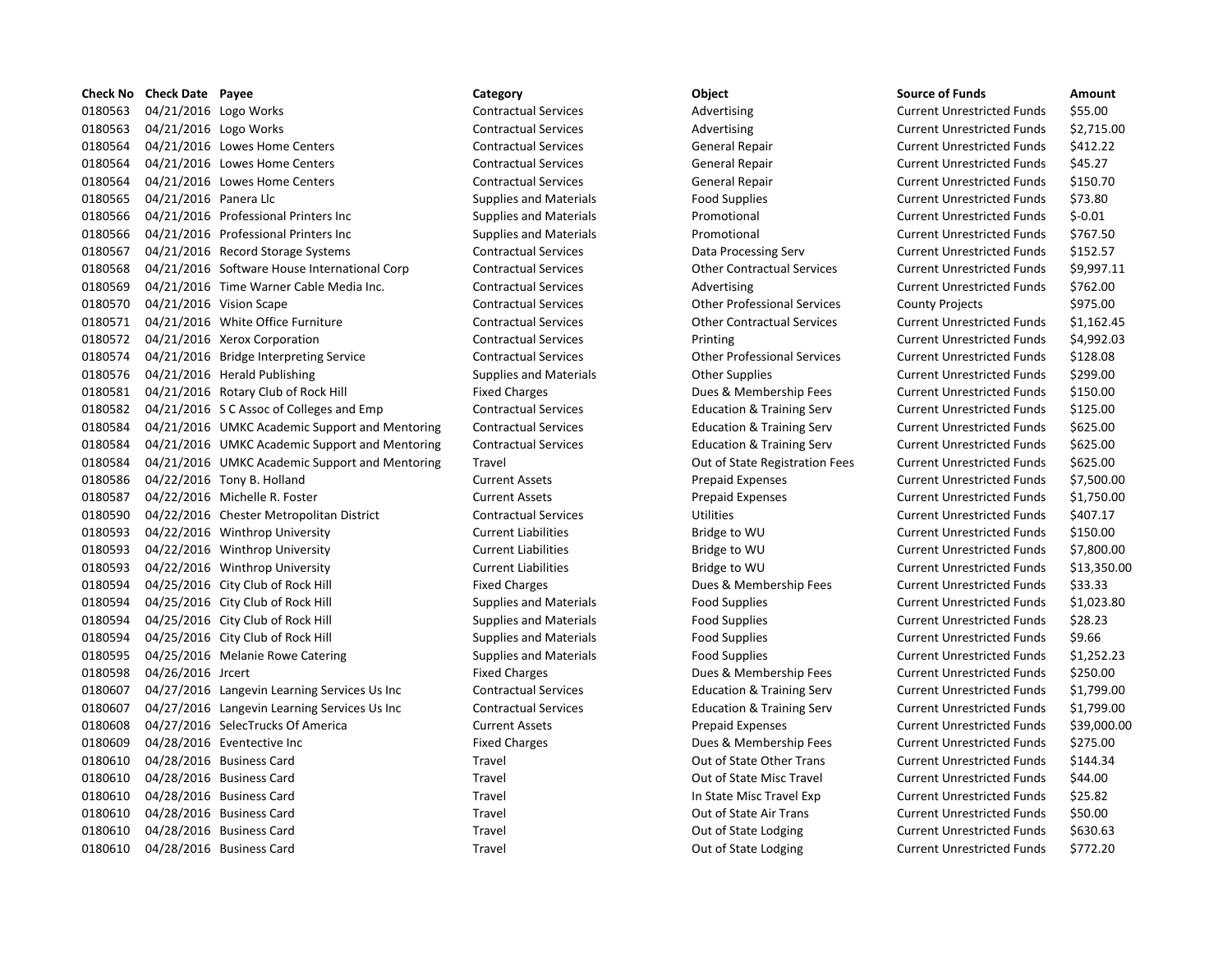| E0006887 04/01/2016 YTC Employee<br>\$100.00<br>Travel<br>In State Priv Auto<br><b>Current Unrestricted Funds</b><br>E0006888 04/01/2016 YTC Employee<br>\$3.00<br>Travel<br>In State Misc Travel Exp<br><b>Current Unrestricted Funds</b><br>E0006889 04/01/2016 YTC Employee<br>\$192.00<br>Travel<br>In State Priv Auto<br><b>Current Unrestricted Funds</b><br>E0006889 04/01/2016 YTC Employee<br>Travel<br>In State Lodging<br><b>Current Unrestricted Funds</b><br>\$233.10<br>E0006889 04/01/2016 YTC Employee<br>Travel<br>In State Meals<br>\$50.00<br><b>Current Unrestricted Funds</b><br>E0006890 04/01/2016 YTC Employee<br>In State Priv Auto<br>\$98.00<br>Travel<br><b>Current Unrestricted Funds</b><br>\$77.00<br>E0006891 04/01/2016 YTC Employee<br>Travel<br><b>Current Unrestricted Funds</b><br>In State Priv Auto |
|--------------------------------------------------------------------------------------------------------------------------------------------------------------------------------------------------------------------------------------------------------------------------------------------------------------------------------------------------------------------------------------------------------------------------------------------------------------------------------------------------------------------------------------------------------------------------------------------------------------------------------------------------------------------------------------------------------------------------------------------------------------------------------------------------------------------------------------------|
|                                                                                                                                                                                                                                                                                                                                                                                                                                                                                                                                                                                                                                                                                                                                                                                                                                            |
|                                                                                                                                                                                                                                                                                                                                                                                                                                                                                                                                                                                                                                                                                                                                                                                                                                            |
|                                                                                                                                                                                                                                                                                                                                                                                                                                                                                                                                                                                                                                                                                                                                                                                                                                            |
|                                                                                                                                                                                                                                                                                                                                                                                                                                                                                                                                                                                                                                                                                                                                                                                                                                            |
|                                                                                                                                                                                                                                                                                                                                                                                                                                                                                                                                                                                                                                                                                                                                                                                                                                            |
|                                                                                                                                                                                                                                                                                                                                                                                                                                                                                                                                                                                                                                                                                                                                                                                                                                            |
|                                                                                                                                                                                                                                                                                                                                                                                                                                                                                                                                                                                                                                                                                                                                                                                                                                            |
| E0006892 04/06/2016 YTC Employee<br>Travel<br>\$83.32<br>In State Lodging<br><b>Current Unrestricted Funds</b>                                                                                                                                                                                                                                                                                                                                                                                                                                                                                                                                                                                                                                                                                                                             |
| E0006892 04/06/2016 YTC Employee<br>\$25.00<br>Travel<br>In State Meals<br><b>Current Unrestricted Funds</b>                                                                                                                                                                                                                                                                                                                                                                                                                                                                                                                                                                                                                                                                                                                               |
| E0006893 04/06/2016 YTC Employee<br>\$74.30<br>Travel<br>In State Priv Auto<br><b>Current Unrestricted Funds</b>                                                                                                                                                                                                                                                                                                                                                                                                                                                                                                                                                                                                                                                                                                                           |
| E0006894 04/06/2016 YTC Employee<br>\$121.00<br>Travel<br>Out of State Meals<br><b>Current Unrestricted Funds</b>                                                                                                                                                                                                                                                                                                                                                                                                                                                                                                                                                                                                                                                                                                                          |
| E0006895 04/06/2016 YTC Employee<br>Out of State Meals<br>\$28.00<br>Travel<br><b>Current Unrestricted Funds</b>                                                                                                                                                                                                                                                                                                                                                                                                                                                                                                                                                                                                                                                                                                                           |
| E0006895 04/06/2016 YTC Employee<br>\$141.20<br>Travel<br>Out of State Priv Auto<br><b>Current Unrestricted Funds</b>                                                                                                                                                                                                                                                                                                                                                                                                                                                                                                                                                                                                                                                                                                                      |
| E0006896 04/06/2016 YTC Employee<br>Travel<br>In State Priv Auto<br><b>Current Unrestricted Funds</b><br>\$61.00                                                                                                                                                                                                                                                                                                                                                                                                                                                                                                                                                                                                                                                                                                                           |
| \$75.00<br>E0006897 04/06/2016 YTC Employee<br>Travel<br>In State Priv Auto<br><b>Current Unrestricted Funds</b>                                                                                                                                                                                                                                                                                                                                                                                                                                                                                                                                                                                                                                                                                                                           |
| E0006897 04/06/2016 YTC Employee<br>\$75.00<br>Travel<br>In State Priv Auto<br><b>Current Unrestricted Funds</b>                                                                                                                                                                                                                                                                                                                                                                                                                                                                                                                                                                                                                                                                                                                           |
| E0006898 04/06/2016 YTC Employee<br>Travel<br>\$5.00<br>In State Misc Travel Exp<br><b>Current Unrestricted Funds</b>                                                                                                                                                                                                                                                                                                                                                                                                                                                                                                                                                                                                                                                                                                                      |
| E0006899 04/06/2016 YTC Employee<br>Travel<br>Out of State Priv Auto<br>\$52.00<br><b>Current Unrestricted Funds</b>                                                                                                                                                                                                                                                                                                                                                                                                                                                                                                                                                                                                                                                                                                                       |
| E0006900 04/06/2016 YTC Employee<br>Travel<br>Out of State Air Trans<br>\$50.00<br><b>Current Restricted Funds</b>                                                                                                                                                                                                                                                                                                                                                                                                                                                                                                                                                                                                                                                                                                                         |
| E0006900 04/06/2016 YTC Employee<br>Out of State Meals<br>\$128.00<br>Travel<br><b>Current Restricted Funds</b>                                                                                                                                                                                                                                                                                                                                                                                                                                                                                                                                                                                                                                                                                                                            |
| E0006901 04/06/2016 YTC Employee<br>\$7.00<br>Travel<br>Non Deductible Meals<br><b>Current Unrestricted Funds</b>                                                                                                                                                                                                                                                                                                                                                                                                                                                                                                                                                                                                                                                                                                                          |
| E0006901 04/06/2016 YTC Employee<br>\$72.00<br>Travel<br>In State Priv Auto<br><b>Current Unrestricted Funds</b>                                                                                                                                                                                                                                                                                                                                                                                                                                                                                                                                                                                                                                                                                                                           |
| E0006902 04/06/2016 YTC Employee<br>\$30.00<br>Travel<br>In State Meals<br><b>Current Unrestricted Funds</b>                                                                                                                                                                                                                                                                                                                                                                                                                                                                                                                                                                                                                                                                                                                               |
| E0006902 04/06/2016 YTC Employee<br>Travel<br>In State Priv Auto<br><b>Current Unrestricted Funds</b><br>\$70.00                                                                                                                                                                                                                                                                                                                                                                                                                                                                                                                                                                                                                                                                                                                           |
| E0006902 04/06/2016 YTC Employee<br>Travel<br>\$294.12<br>In State Lodging<br><b>Current Unrestricted Funds</b>                                                                                                                                                                                                                                                                                                                                                                                                                                                                                                                                                                                                                                                                                                                            |
| E0006903 04/06/2016 YTC Employee<br>\$61.10<br>Travel<br>In State Priv Auto<br><b>Current Unrestricted Funds</b>                                                                                                                                                                                                                                                                                                                                                                                                                                                                                                                                                                                                                                                                                                                           |
| E0006904 04/06/2016 YTC Employee<br>Travel<br>In State Priv Auto<br><b>Current Unrestricted Funds</b><br>\$18.13                                                                                                                                                                                                                                                                                                                                                                                                                                                                                                                                                                                                                                                                                                                           |
| E0006905 04/07/2016 YTC Employee<br>Travel<br>\$25.00<br>In State Meals<br><b>Current Unrestricted Funds</b>                                                                                                                                                                                                                                                                                                                                                                                                                                                                                                                                                                                                                                                                                                                               |
| E0006906 04/07/2016 YTC Employee<br>Travel<br>In State Meals<br>\$38.66<br><b>Current Unrestricted Funds</b>                                                                                                                                                                                                                                                                                                                                                                                                                                                                                                                                                                                                                                                                                                                               |
| E0006907 04/07/2016 YTC Employee<br>\$57.00<br>Travel<br>In State Meals<br><b>Current Unrestricted Funds</b>                                                                                                                                                                                                                                                                                                                                                                                                                                                                                                                                                                                                                                                                                                                               |
| E0006908 04/07/2016 YTC Employee<br>\$97.80<br>Travel<br>In State Priv Auto<br><b>Current Unrestricted Funds</b>                                                                                                                                                                                                                                                                                                                                                                                                                                                                                                                                                                                                                                                                                                                           |
| E0006909 04/07/2016 YTC Employee<br>\$48.00<br>Travel<br>In State Priv Auto<br><b>Current Unrestricted Funds</b>                                                                                                                                                                                                                                                                                                                                                                                                                                                                                                                                                                                                                                                                                                                           |
| E0006910 04/07/2016 Charles Z. Robinson<br><b>Contractual Services</b><br>Non State Employee Travel<br><b>Current Unrestricted Funds</b><br>\$1,206.25                                                                                                                                                                                                                                                                                                                                                                                                                                                                                                                                                                                                                                                                                     |
| E0006911 04/07/2016 YTC Employee<br>Travel<br>Out of State Air Trans<br><b>Current Restricted Funds</b><br>\$25.00                                                                                                                                                                                                                                                                                                                                                                                                                                                                                                                                                                                                                                                                                                                         |
| E0006911 04/07/2016 YTC Employee<br>\$128.00<br>Travel<br>Out of State Meals<br><b>Current Restricted Funds</b>                                                                                                                                                                                                                                                                                                                                                                                                                                                                                                                                                                                                                                                                                                                            |
| \$83.83<br>E0006912 04/07/2016 YTC Employee<br>In State Priv Auto<br>Travel<br><b>Current Unrestricted Funds</b>                                                                                                                                                                                                                                                                                                                                                                                                                                                                                                                                                                                                                                                                                                                           |
| E0006913 04/13/2016 YTC Employee<br>\$336.18<br>Travel<br>Out of State Lodging<br><b>Current Unrestricted Funds</b>                                                                                                                                                                                                                                                                                                                                                                                                                                                                                                                                                                                                                                                                                                                        |
| E0006913 04/13/2016 YTC Employee<br>Travel<br>Out of State Misc Travel<br>\$40.00<br><b>Current Unrestricted Funds</b>                                                                                                                                                                                                                                                                                                                                                                                                                                                                                                                                                                                                                                                                                                                     |
| E0006913 04/13/2016 YTC Employee<br>Travel<br>Out of State Meals<br><b>Current Unrestricted Funds</b><br>\$64.00                                                                                                                                                                                                                                                                                                                                                                                                                                                                                                                                                                                                                                                                                                                           |
| Out of State Other Trans<br>\$28.00<br>E0006913 04/13/2016 YTC Employee<br>Travel<br><b>Current Unrestricted Funds</b>                                                                                                                                                                                                                                                                                                                                                                                                                                                                                                                                                                                                                                                                                                                     |
| E0006914 04/13/2016 YTC Employee<br>\$36.33<br>Travel<br>In State Priv Auto<br><b>Current Unrestricted Funds</b>                                                                                                                                                                                                                                                                                                                                                                                                                                                                                                                                                                                                                                                                                                                           |
| E0006915 04/13/2016 YTC Employee<br>Out of State Meals<br>\$73.00<br>Travel<br><b>Current Unrestricted Funds</b>                                                                                                                                                                                                                                                                                                                                                                                                                                                                                                                                                                                                                                                                                                                           |
| \$162.00<br>E0006915 04/13/2016 YTC Employee<br>Travel<br><b>Current Unrestricted Funds</b><br>Out of State Registration Fees                                                                                                                                                                                                                                                                                                                                                                                                                                                                                                                                                                                                                                                                                                              |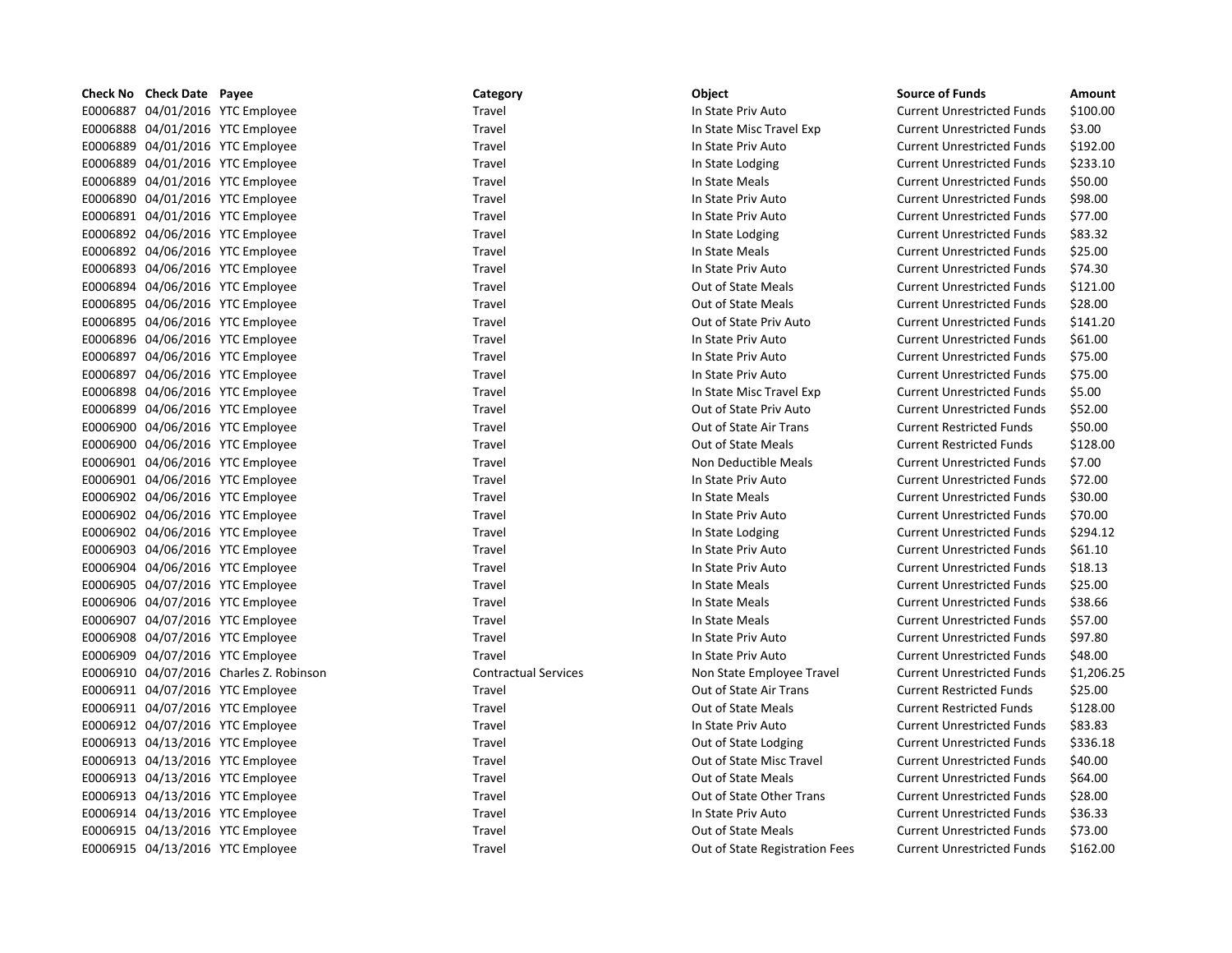| Check No Check Date Payee        | Category | Object                         | <b>Source of Funds</b>            | Amount   |
|----------------------------------|----------|--------------------------------|-----------------------------------|----------|
| E0006916 04/13/2016 YTC Employee | Travel   | In State Priv Auto             | <b>Current Unrestricted Funds</b> | \$134.23 |
| E0006917 04/13/2016 YTC Employee | Travel   | In State Meals                 | <b>Current Unrestricted Funds</b> | \$24.33  |
| E0006918 04/13/2016 YTC Employee | Travel   | In State Priv Auto             | <b>Current Unrestricted Funds</b> | \$33.00  |
| E0006919 04/13/2016 YTC Employee | Travel   | Out of State Priv Auto         | <b>Current Unrestricted Funds</b> | \$105.80 |
| E0006920 04/13/2016 YTC Employee | Travel   | In State Meals                 | <b>Current Unrestricted Funds</b> | \$26.00  |
| E0006920 04/13/2016 YTC Employee | Travel   | In State Priv Auto             | <b>Current Unrestricted Funds</b> | \$183.00 |
| E0006920 04/13/2016 YTC Employee | Travel   | In State Registration Fee      | <b>Current Unrestricted Funds</b> | \$195.00 |
| E0006920 04/13/2016 YTC Employee | Travel   | In State Lodging               | <b>Current Unrestricted Funds</b> | \$285.76 |
| E0006921 04/13/2016 YTC Employee | Travel   | In State Lodging               | <b>Current Unrestricted Funds</b> | \$164.64 |
| E0006921 04/13/2016 YTC Employee | Travel   | In State Meals                 | <b>Current Unrestricted Funds</b> | \$31.00  |
| E0006922 04/13/2016 YTC Employee | Travel   | In State Priv Auto             | <b>Current Unrestricted Funds</b> | \$117.28 |
| E0006923 04/13/2016 YTC Employee | Travel   | Out of State Priv Auto         | <b>Current Unrestricted Funds</b> | \$25.30  |
| E0006924 04/13/2016 YTC Employee | Travel   | In State Priv Auto             | <b>Current Unrestricted Funds</b> | \$177.80 |
| E0006925 04/13/2016 YTC Employee | Travel   | In State Priv Auto             | <b>Current Unrestricted Funds</b> | \$65.55  |
| E0006926 04/13/2016 YTC Employee | Travel   | In State Priv Auto             | <b>Current Unrestricted Funds</b> | \$32.11  |
| E0006927 04/13/2016 YTC Employee | Travel   | In State Priv Auto             | <b>Current Unrestricted Funds</b> | \$93.96  |
| E0006928 04/13/2016 YTC Employee | Travel   | Out of State Priv Auto         | <b>Current Unrestricted Funds</b> | \$71.07  |
| E0006929 04/13/2016 YTC Employee | Travel   | In State Priv Auto             | <b>Current Unrestricted Funds</b> | \$55.00  |
| E0006930 04/13/2016 YTC Employee | Travel   | In State Priv Auto             | <b>Current Unrestricted Funds</b> | \$35.99  |
| E0006931 04/14/2016 YTC Employee | Travel   | In State Meals                 | <b>Current Restricted Funds</b>   | \$26.00  |
| E0006931 04/14/2016 YTC Employee | Travel   | In State Priv Auto             | <b>Current Restricted Funds</b>   | \$185.00 |
| E0006932 04/14/2016 YTC Employee | Travel   | Out of State Priv Auto         | <b>Current Unrestricted Funds</b> | \$29.35  |
| E0006933 04/14/2016 YTC Employee | Travel   | In State Priv Auto             | <b>Current Unrestricted Funds</b> | \$70.00  |
| E0006934 04/14/2016 YTC Employee | Travel   | In State Priv Auto             | <b>Current Unrestricted Funds</b> | \$25.10  |
| E0006935 04/15/2016 YTC Employee | Travel   | In State Priv Auto             | <b>Current Unrestricted Funds</b> | \$38.76  |
| E0006936 04/15/2016 YTC Employee | Travel   | Out of State Priv Auto         | <b>Current Unrestricted Funds</b> | \$70.50  |
| E0006937 04/15/2016 YTC Employee | Travel   | Out of State Other Trans       | <b>Current Restricted Funds</b>   | \$227.46 |
| E0006937 04/15/2016 YTC Employee | Travel   | Out of State Misc Travel       | <b>Current Restricted Funds</b>   | \$131.94 |
| E0006937 04/15/2016 YTC Employee | Travel   | Out of State Meals             | <b>Current Restricted Funds</b>   | \$128.00 |
| E0006937 04/15/2016 YTC Employee | Travel   | Out of State Air Trans         | <b>Current Restricted Funds</b>   | \$50.00  |
| E0006938 04/22/2016 YTC Employee | Travel   | In State Priv Auto             | <b>Current Restricted Funds</b>   | \$111.20 |
| E0006939 04/22/2016 YTC Employee | Travel   | Out of State Meals             | <b>Current Unrestricted Funds</b> | \$13.20  |
| E0006940 04/22/2016 YTC Employee | Travel   | In State Meals                 | <b>Current Unrestricted Funds</b> | \$57.00  |
| E0006940 04/22/2016 YTC Employee | Travel   | In State Priv Auto             | <b>Current Unrestricted Funds</b> | \$198.50 |
| E0006941 04/28/2016 YTC Employee | Travel   | In State Meals                 | <b>Current Unrestricted Funds</b> | \$45.00  |
| E0006941 04/28/2016 YTC Employee | Travel   | In State Lodging               | <b>Current Unrestricted Funds</b> | \$482.85 |
| E0006941 04/28/2016 YTC Employee | Travel   | In State Misc Travel Exp       | <b>Current Unrestricted Funds</b> | \$20.50  |
| E0006942 04/28/2016 YTC Employee | Travel   | In State Priv Auto             | <b>Current Unrestricted Funds</b> | \$96.25  |
| E0006943 04/28/2016 YTC Employee | Travel   | Out of State Priv Auto         | <b>Current Unrestricted Funds</b> | \$231.40 |
| E0006943 04/28/2016 YTC Employee | Travel   | Out of State Meals             | <b>Current Unrestricted Funds</b> | \$73.00  |
| E0006943 04/28/2016 YTC Employee | Travel   | Out of State Registration Fees | <b>Current Unrestricted Funds</b> | \$162.00 |
| E0006943 04/28/2016 YTC Employee | Travel   | Out of State Lodging           | <b>Current Unrestricted Funds</b> | \$418.59 |
| E0006944 04/28/2016 YTC Employee | Travel   | In State Priv Auto             | <b>Current Unrestricted Funds</b> | \$5.00   |
|                                  |          |                                |                                   |          |